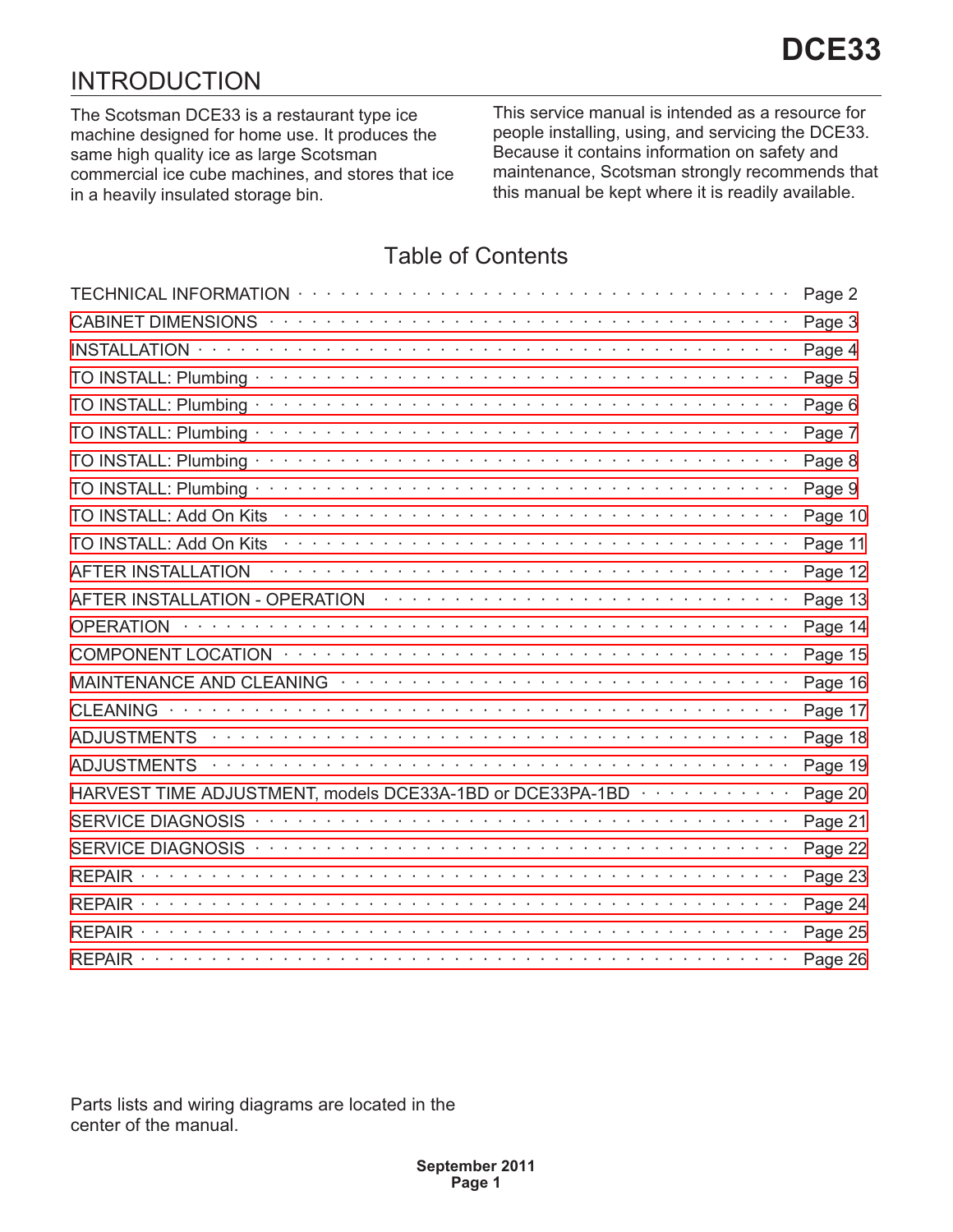# TECHNICAL INFORMATION **DCE33**

Scotsman Ice Systems are designed and manufactured with the highest regard for safety and performance. They meet or exceed the standards of U.L., and C.U.L.

Scotsman assumes no liability or responsibility of any kind for products manufactured by Scotsman that have been altered in any way, including the use of any parts and/or other components not specifically approved by Scotsman.



Scotsman reserves the right to make design changes and/or improvements at any time. Specifications and designs are subject to change without notice.

| <b>Model Number</b> | Basic<br>Electrical | Maximum<br><b>Fuse Size</b> | Cabinet<br>Color                | Drain<br>Pump? |
|---------------------|---------------------|-----------------------------|---------------------------------|----------------|
| DCE33A-1WB          | 115/60/1            | 15 amp                      | White                           | <b>No</b>      |
| DCE33PA-1WB         | 115/60/1            | 15 amp                      | White                           | Yes            |
| DCE33A-1BB          | 115/60/1            | 15 amp                      | <b>Black</b>                    | No.            |
| DCE33PA-1BB         | 115/60/1            | 15 amp                      | <b>Black</b>                    | Yes            |
| DCE33A-1SB          | 115/60/1            | 15 amp                      | <b>Black</b><br>with SS<br>door | <b>No</b>      |
| DCE33PA-1SB         | 115/60/1            | 15 amp                      | same                            | Yes            |
| DCE33A-1WC          | 115/60/1            | 15 amp                      | White                           | No             |
| DCE33PA-1WC         | 115/60/1            | 15 amp                      | White                           | Yes            |
| DCE33A-1BC          | 115/60/1            | 15 amp                      | <b>Black</b>                    | No             |
| DCE33PA-1BC         | 115/60/1            | 15 amp                      | <b>Black</b>                    | Yes            |
| DCE33A-1SC          | 115/60/1            | 15 amp                      | <b>Black</b><br>with SS<br>door | No             |
| DCE33PA-1SC         | 115/60/1            | 15 amp                      | same                            | Yes            |
| DCE33A-1BD          | 115/60/1            | 15 amp                      | <b>Black</b>                    | No             |
| DCE33PA-1BD         | 115/60/1            | 15 amp                      | <b>Black</b>                    | Yes            |

Add On Kits: Stainless Steel Door Panel Kit is SS33 Cabinet Extensions: KCE18-W (white) KCE18-B (black) Stainless steel door sleeve conversion kit is K-SS Drain Pump Kit to convert gravity drain to pump drain is part number A36892-020 (must also order pump). Refrigerant Charge is 5 ounces of R-134a. Compressor HP is 1/8

D series (example DCE33PA-1B**D**) only available in Black. D series also utilizes an electronic harvest timer. All others equipped with mechanical timer.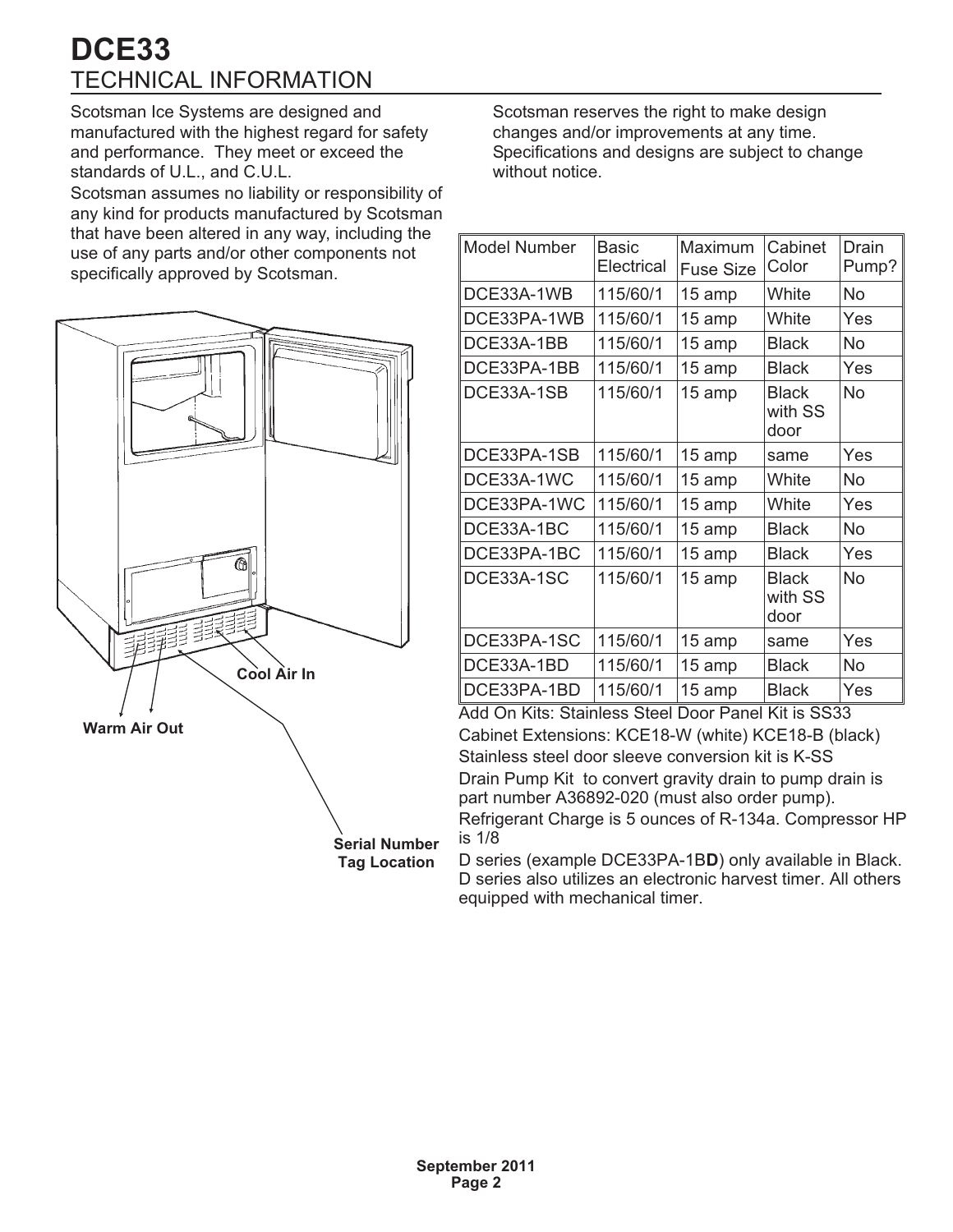<span id="page-2-0"></span>



*Overhead View of DCE33 and Companion Refrigerator Side By*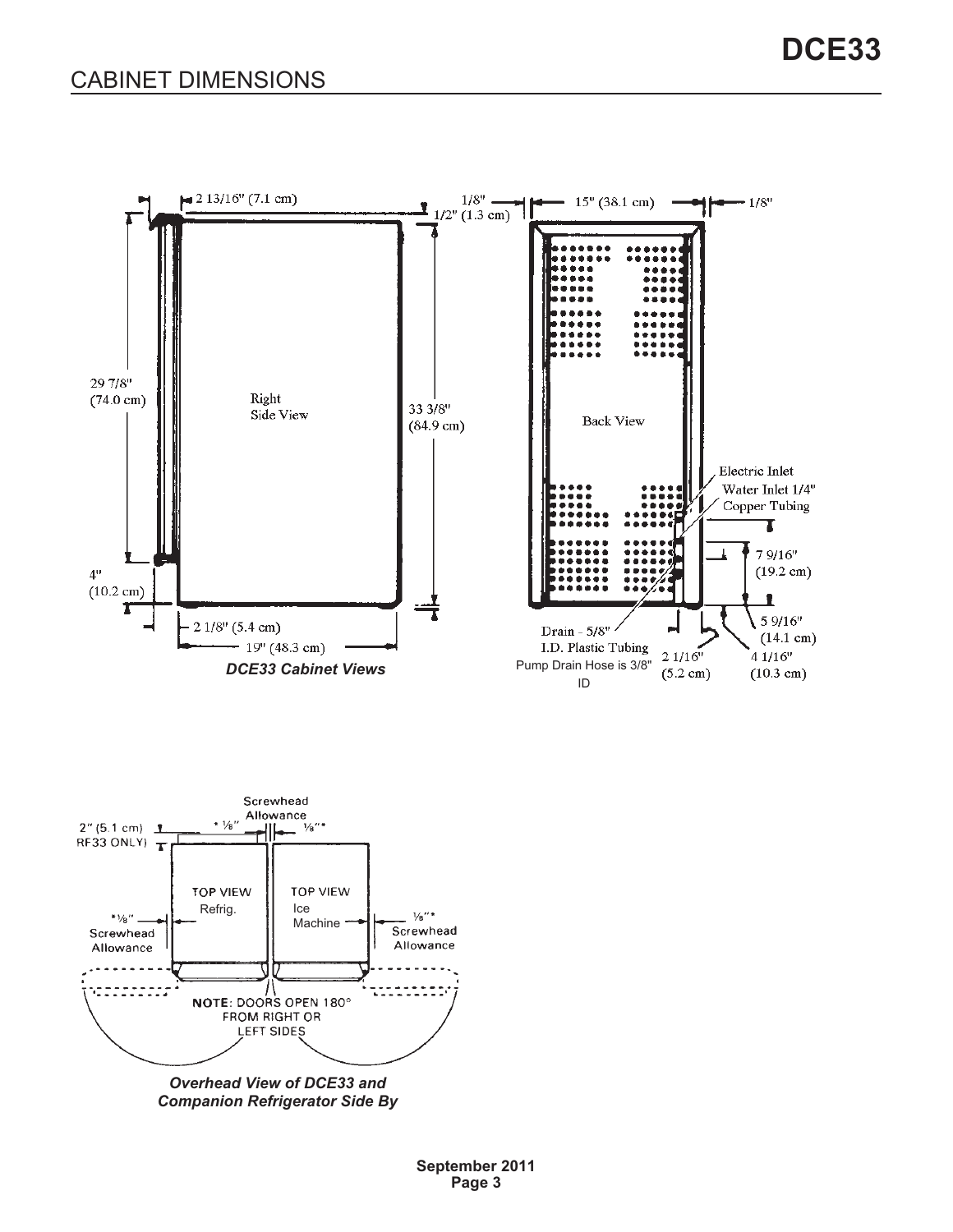# <span id="page-3-0"></span>INSTALLATION

To properly make and store ice, the DCE33 requires access to air, potable water, 115 volt electricity and a drain. The machine must be installed indoors, in a controlled environment.

**Air:** The ice machine uses a fan to take in room air at the front of the machine through the right side of the kick plate. It discharges warm air out the left side of the kick plate. Anything placed in front of the kick plate will restrict air flow and cause a decrease in performance and efficiency. The minimum air temperature the machine will operate in is 50 $^{\circ}$  F., and the maximum is 100 $^{\circ}$  F.

**Water Supply:** The ice machine requires a continuous supply of potable water at no less than 20 p.s.i.g. of flowing pressure. Static water pressure should not exceed 80 p.s.i.g. The minimum water temperature the machine will operate in is  $40^{\circ}$  F., and the maximum is 100 $^{\circ}$  F.

#### *Water Quality:*

There is no such thing as "pure" water; all water, including potable water supplied by municipalities, contains some "impurities". Water absorbs impurities from the air as rain and/or as it flows through the ground. Some of the impurities are solid particles, these are known as suspended solids, and a fine particle filter will remove them. Other impurities are chemically bonded to the water molecules, and cannot be filtered out, these are called dissolved solids.

*Ice made by the DCE33 will have a lower mineral content than the water it was made from*.

Purer water will freeze first in the ice making molds. The reason for this is that anything dissolved in water lowers the water's freezing temperature.

This concentrates most of the impurities in the ice machine water reservoir where they may form hard deposits known as scale. The DCE33 dilutes the concentration of minerals by over-filling the reservoir during the harvest cycle (with the excess water flowing down the drain). About 3 quarts of water flow into the unit each cycle. About 1 quart of that rinses the reservoir and goes down the drain.

Some impurities will inevitably remain, and will stick to the parts in the machine, and will cause malformed ice cubes. Eventually, **built up mineral scale can shorten machine life.**

To keep the machine operating properly, these impurities or minerals will have to be regularly dissolved by an acid cleaning, using Scotsman Ice Machine Cleaner. Directions for this may be found in the section under cleaning.

In general, it is always a good idea to filter the water. A water filter, if it is of the proper type, can remove taste and odors as well as particles. Some methods of water treatment for dissolved solids include reverse osmosis, and polyphosphate feeders. A reverse osmosis system should include post treatment to satisfy the R.O. water's "aggressiveness".

Deionized water is not recommended.

Because water softeners exchange one mineral for another, Scotsman does not recommend their use for ice machines. Where water is very hard, softened water may result in white, mushy cubes that stick together.

Scotsman suggests, that if in doubt about the water, that a local point of use water specialist be contacted for recommendations on water treatment.

**Electricity:** The machine is supplied with a cord, and may be plugged into a wall outlet. The ice machine should be the only device using that circuit.

The fuse (or circuit breaker) size should be 15 amps.

**Drain:** There are two DCE33 models:

The DCE33A-1 is a gravity drain model that requires a drain tube that's pitched down from the outlet at the back of the cabinet to the connection to the sanitary sewer.

The DCE33PA-1 has a built in drain pump that will pump water up to a drain point, such as a nearby sink.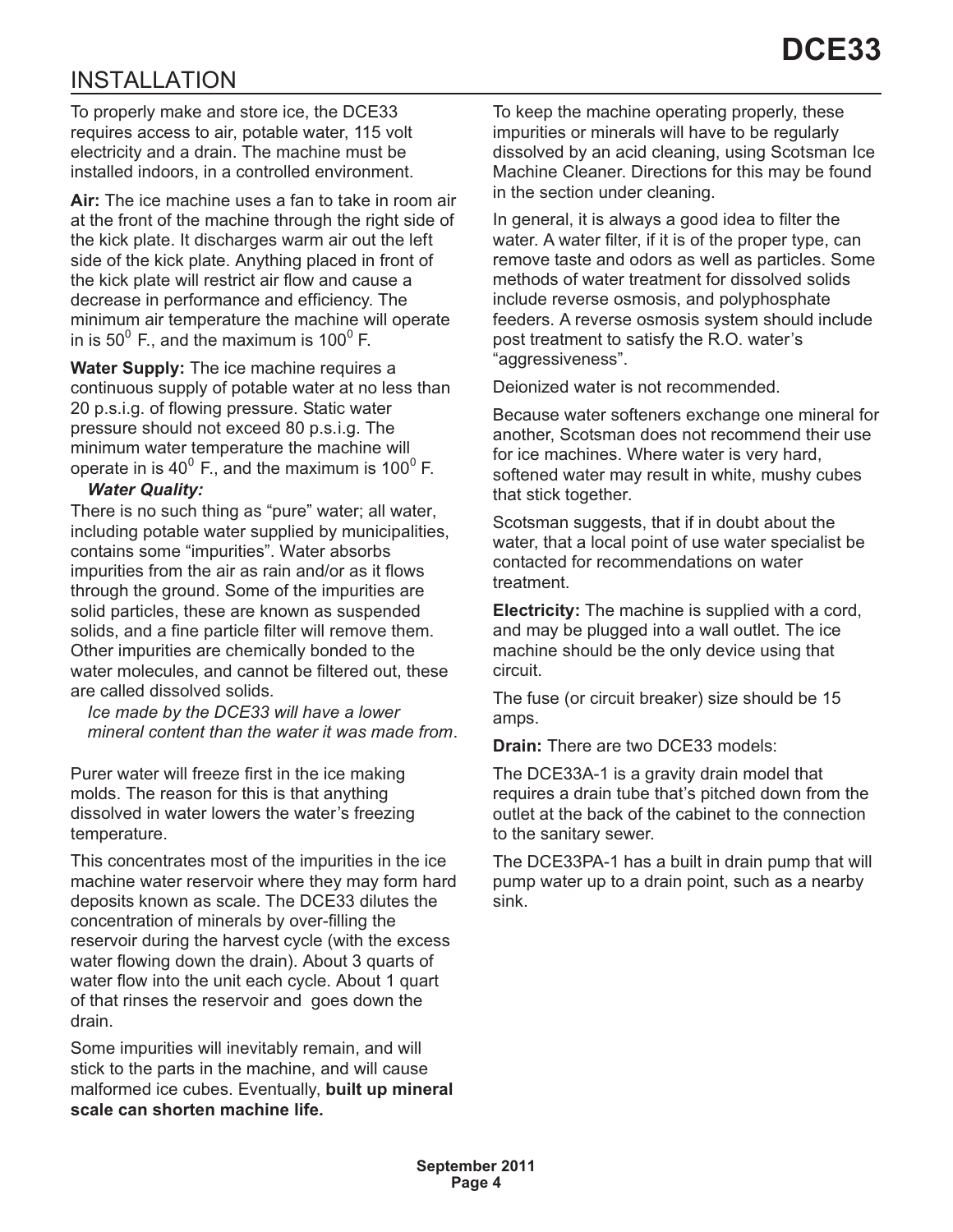# <span id="page-4-0"></span>TO INSTALL: Plumbing

The water supply and drain should be roughed in and ready at the point of installation. A wall outlet directly behind the ice machine will make undercounter installation easier. All electrical, water and drain connections must conform to local codes.

**Installation Cautions:** Although the DCE33 has been designed to be serviced in place, in some cases it may be necessary to pull the unit out for service. For that reason do not restrict access to the cabinet at the front - top and bottom.



*Install Unit Flush With Floor* **Installations on a slab:** Use a pump

(DCE33PA-1) model and pump the water to the point of drainage. Pump models will pump 1 story high.

**Installations over a crawl space or basement:**

Either gravity drain or pump model units may be used, if there is not enough room behind the machine for a drain/waste receptacle, the drain will have to be below the floor.

### **ALL PLUMBING MUST MEET LOCAL CODES**

**Note: When installed in a corner, the door swing may be limited due to handle contact with the wall or cabinet face.**

If a floor is to be installed after the ice machine, shims the thickness of the floor should be installed under the DCE33 to keep the machine level with the floor. Also, allow 1/8" clearance on each side of the cabinet.

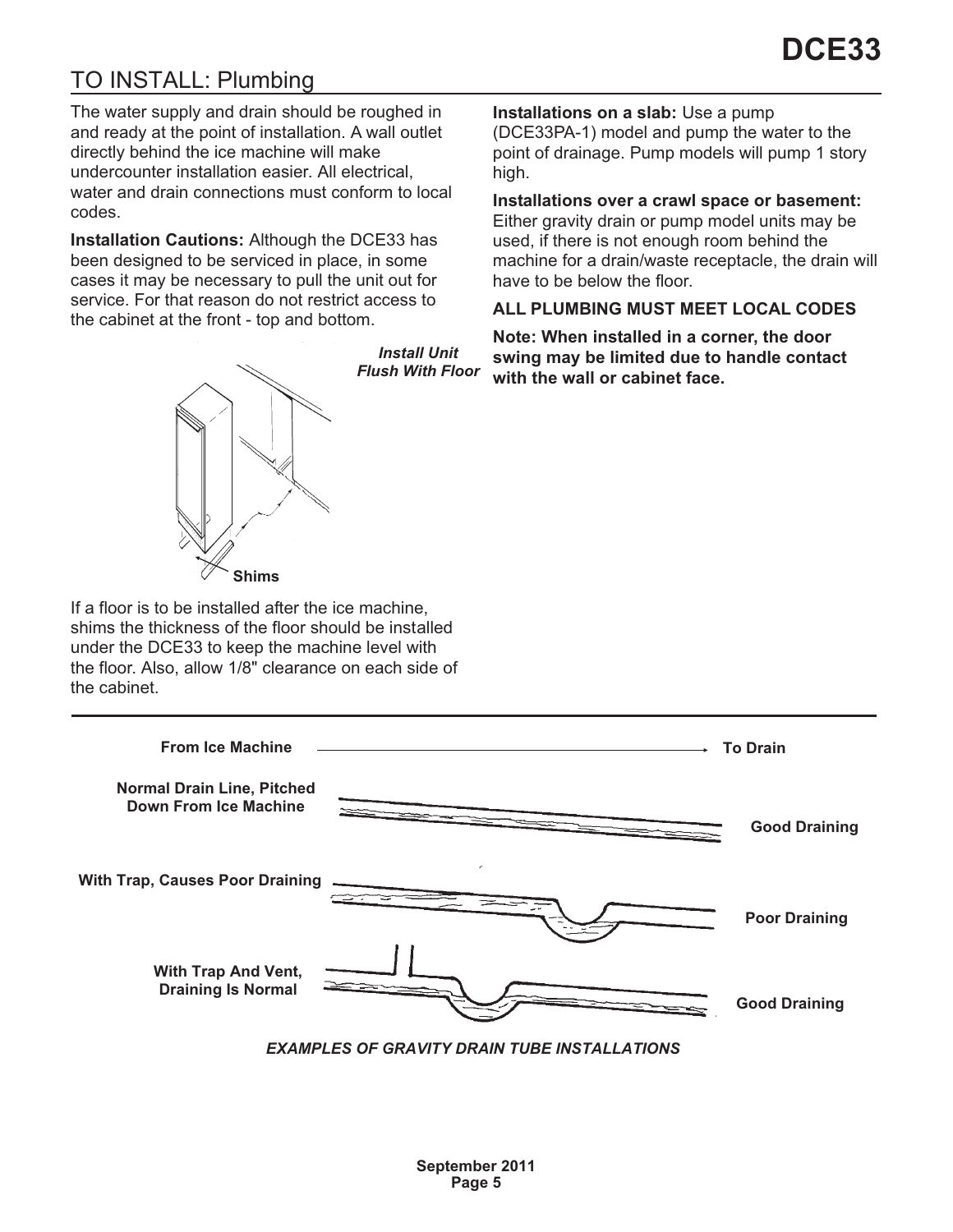### <span id="page-5-0"></span>**Free Standing Cabinet, Gravity Drain Model:**

All horizontal runs of drain lines must have a 1/4" per foot fall. An air gap will likely be required between the ice machine drain tube and the drain/waste receptacle. A stand pipe with a trap below it would be acceptable for the drain/waste receptacle. A floor drain is also acceptable.

## **FOLLOW ALL LOCAL PLUMBING CODES**

#### **Poor draining will cause a high rate of ice melting in the bin.**

1. Remove the kick plate and the access cover above it.

2. Route the water supply, which should be a 1/4" O.D. copper tube through the back of the cabinet to the front.

3. Install a flare nut and flare the end of the tube.

4. Flush the water line and fasten the flare nut to the male flare on the inlet water valve.

5. Route a  $\frac{5}{8}$ " ID (7/8" OD) drain tube through the back panel of the machine and connect to the bin drain fitting at the bottom of the bin. Secure with hose clamps.

Be certain that the drain tube is pushed up well past the barbs on the drain fitting. If needed to ease installation, soak the drain hose in hot water just before connecting to the fitting.

6. Route the drain tube from the ice machine to the drain/waste receptacle. Note: if using a long horizontal run (more than 5') the drain should be vented at back of cabinet.

7. Turn on the water supply and check for leaks.

8. Replace the kick plate and the access cover above it.

9. Level the unit using the leg levelers.



**September 2011 Page 6**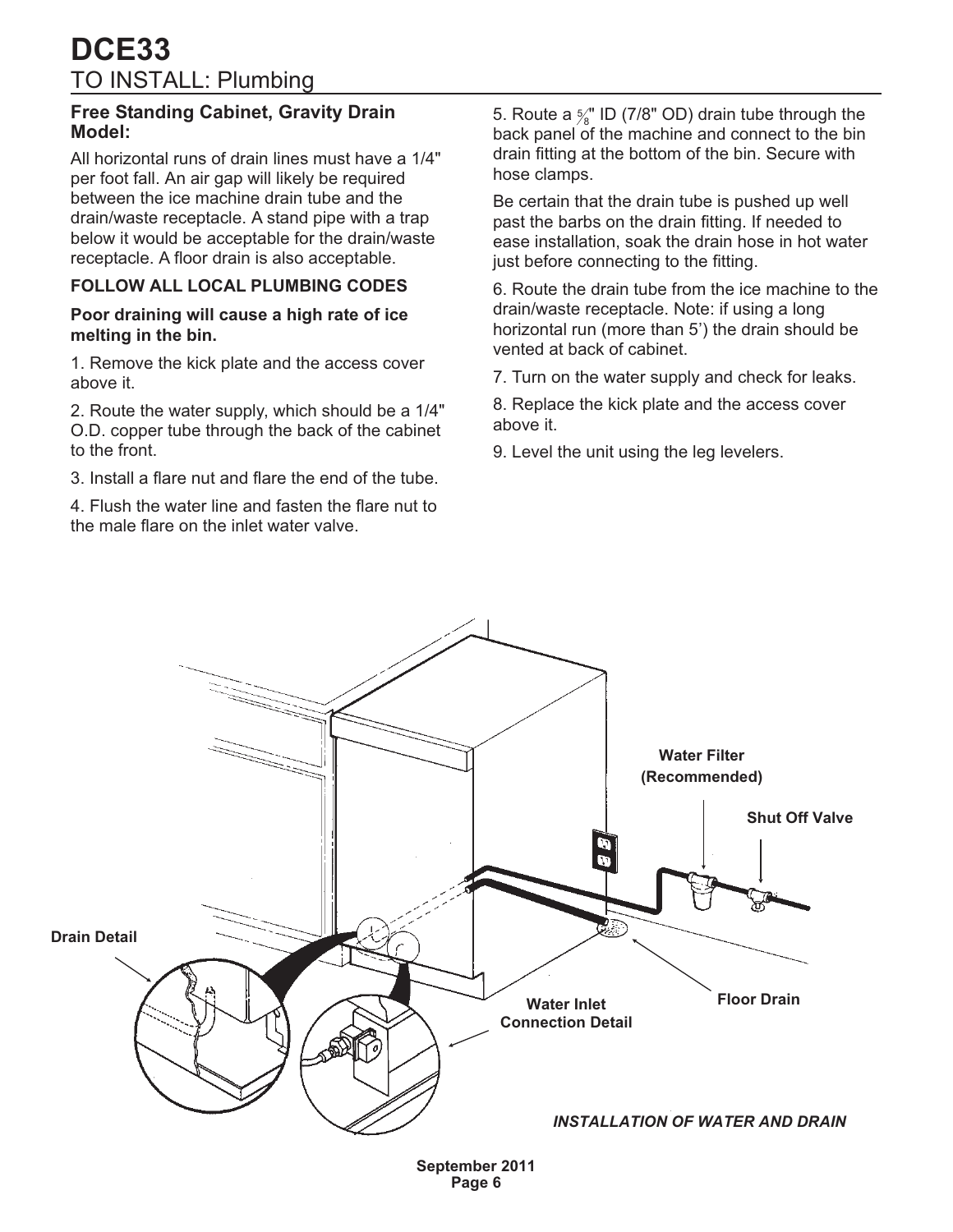# <span id="page-6-0"></span>TO INSTALL: Plumbing

### **Free Standing Cabinet, Pump Model:**

1. Remove the kickplate and control box cover.

2. Route the water supply, which should be a 1/4" O.D. copper tube through the back of the cabinet to the front.

3. Install a flare nut and flare the end of the tube.

4. Flush the water line and fasten the flare nut to the male flare on the inlet water valve.

5. Locate the coil of 3/8" ID plastic drain tubing secured to the back of the cabinet.

6. Route the plastic drain tubing to the drain point connection. Do not connect to a drain/waste line below a trap. Connect the discharge line to the drain, per local codes. An air gap will likely be required between the ice machine drain tube and the drain/waste receptacle.

7. Turn on the water and plug in the ice machine. Pour a couple quarts of water in the bin, the drain pump should start. Check for water leaks.

8. Replace the kickplate and control box cover.

9. Level the unit using the leg levelers.

**ALL PLUMBING MUST MEET LOCAL CODES**

**THE DCE33 WILL FIT IN A SPACE 151 4" WIDE X 333 4" HIGH. THE DEPTH OF THE CABINET IS 22" TO THE FRONT EDGE OF THE HANDLE.**



**Page 7**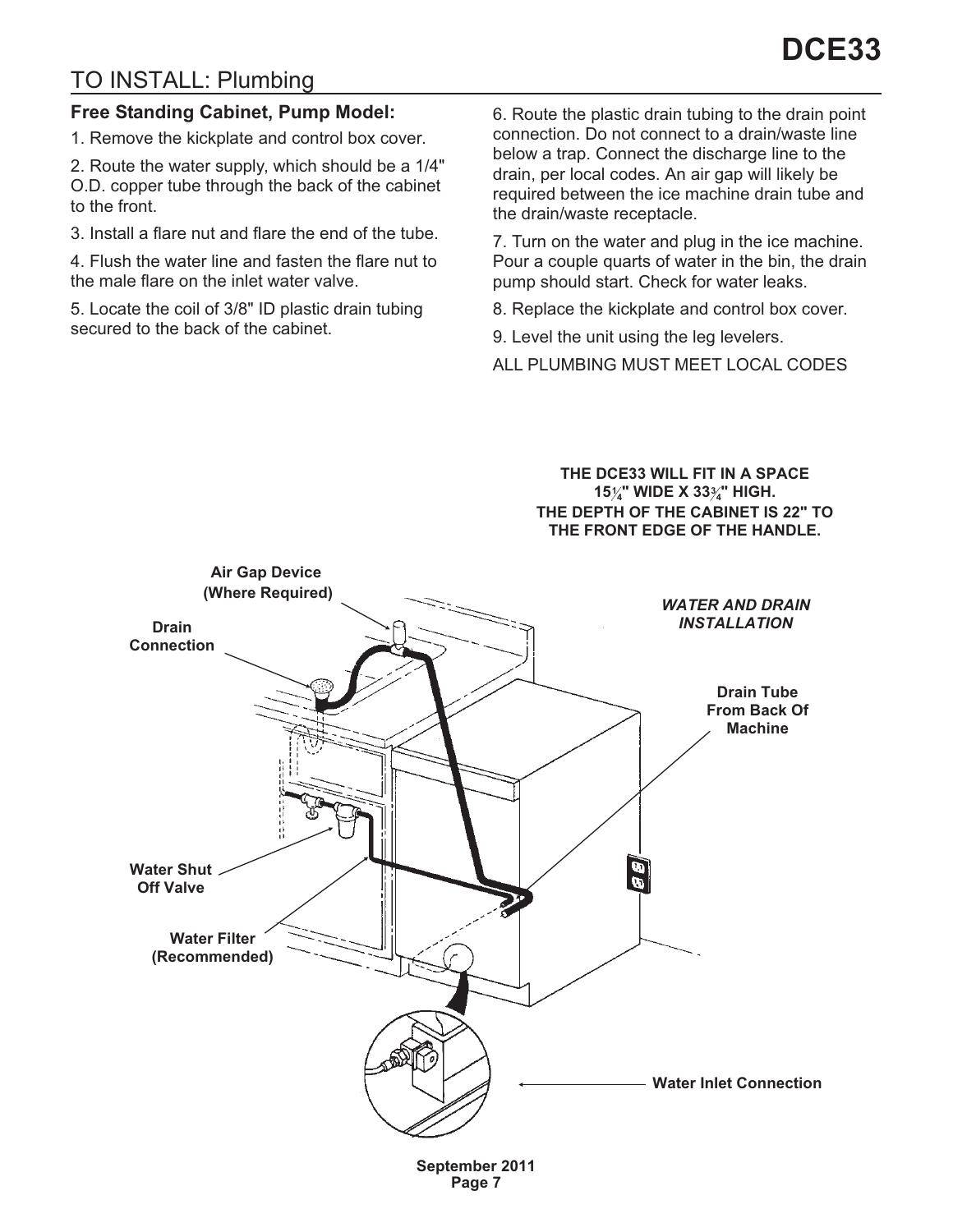# <span id="page-7-0"></span>TO INSTALL: Plumbing **DCE33**

## **Built In, Gravity Drain Model:**

The drain and inlet water tubes must be plumbed before connecting to the ice machine. All horizontal runs of drain lines must have a 1/4" per foot fall. An air gap will likely be required between the ice machine drain tube and the drain/waste receptacle. A stand pipe with a trap below it would be acceptable for the drain/waste receptacle.

#### **Note: Poor draining will cause a high rate of ice melting in the bin.**

1. Place ice machine in front of installed location. Adjust leg levelers to approximately correct position.

2. Remove kickplate and the access cover above it.

3. Route water inlet line, which should be a 1/4" O.D. copper tube, from wall through ice machine to the front.

4. Route drain line from wall position through ice machine. Note: if using a long horizontal run (more than 5') the drain should be vented at back of cabinet.

5. If electrical outlet for ice machine is behind the cabinet, plug in the ice machine now.

6. Push ice machine into installed position.

7. Cut off water inlet line at required length.

8. Flush water line. Place flare nut on inlet water line and flare the end of the copper tube.

9. Attach flare nut to the male flare on the inlet water valve.

10. Cut off the drain tube to the required length.

11. Route a  $\frac{5}{8}$ " drain tube through the back panel of the machine and connect to the bin drain fitting at the bottom of the bin. Secure with hose clamps.

Be certain that the drain tube is pushed up well past the barbs on the drain fitting. If needed to ease installation, soak the drain hose in hot water just before connecting to the fitting.

12. Turn on the water supply and check for leaks.

13. Replace the kickplate and the access cover above it. Level as needed.

### **ALL PLUMBING MUST MEET LOCAL CODES**

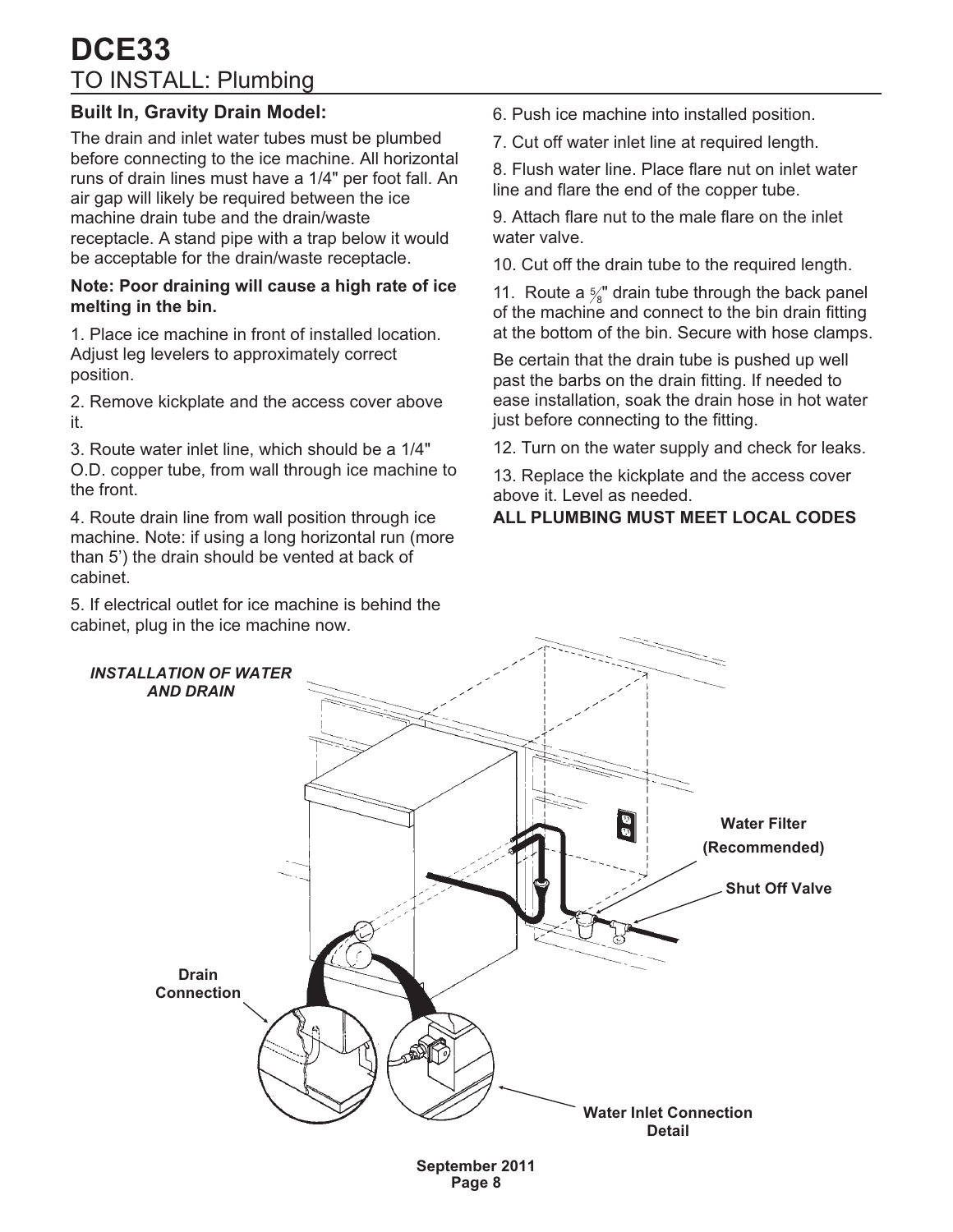# <span id="page-8-0"></span>TO INSTALL: Plumbing

### **Built In Pump Model:**

1. Place ice machine in front of installed location. Adjust leg levelers to approximately correct position.

2. Remove kickplate and control box cover.

3. Route water inlet line from wall through ice machine to the front.

4. Locate coil of 3/8" ID plastic drain tubing secured to the back of the cabinet.

5. Route plastic drain tube from back of cabinet to drain connection point.

Note: Often an air gap is required by local codes between the ice machine drain tube and the drain receptacle.

6. If electrical outlet for ice machine is behind the cabinet, plug in the ice machine now.

7. Push ice machine into installed position.

8. Cut off water inlet line at required length.

9. Flush water line. Place flare nut on inlet water line and flare the end of the copper tube.

10. Attach flare nut to the male flare on the inlet water valve.

11. Turn on the water supply, and make sure that the ice machine is plugged in and the power is on.

12. Pour a couple of quarts of water into the storage bin, the drain pump should start and pump water out. Check for leaks.

13. Replace kickplate and control box cover.

14. Level the cabinet as needed.

**ALL PLUMBING MUST MEET LOCAL CODES**

#### **THE DCE33 WILL FIT IN A SPACE 15 1 4" WIDE X 333 4" HIGH. THE DEPTH OF THE CABINET IS 22" TO THE FRONT EDGE OF THE HANDLE.**

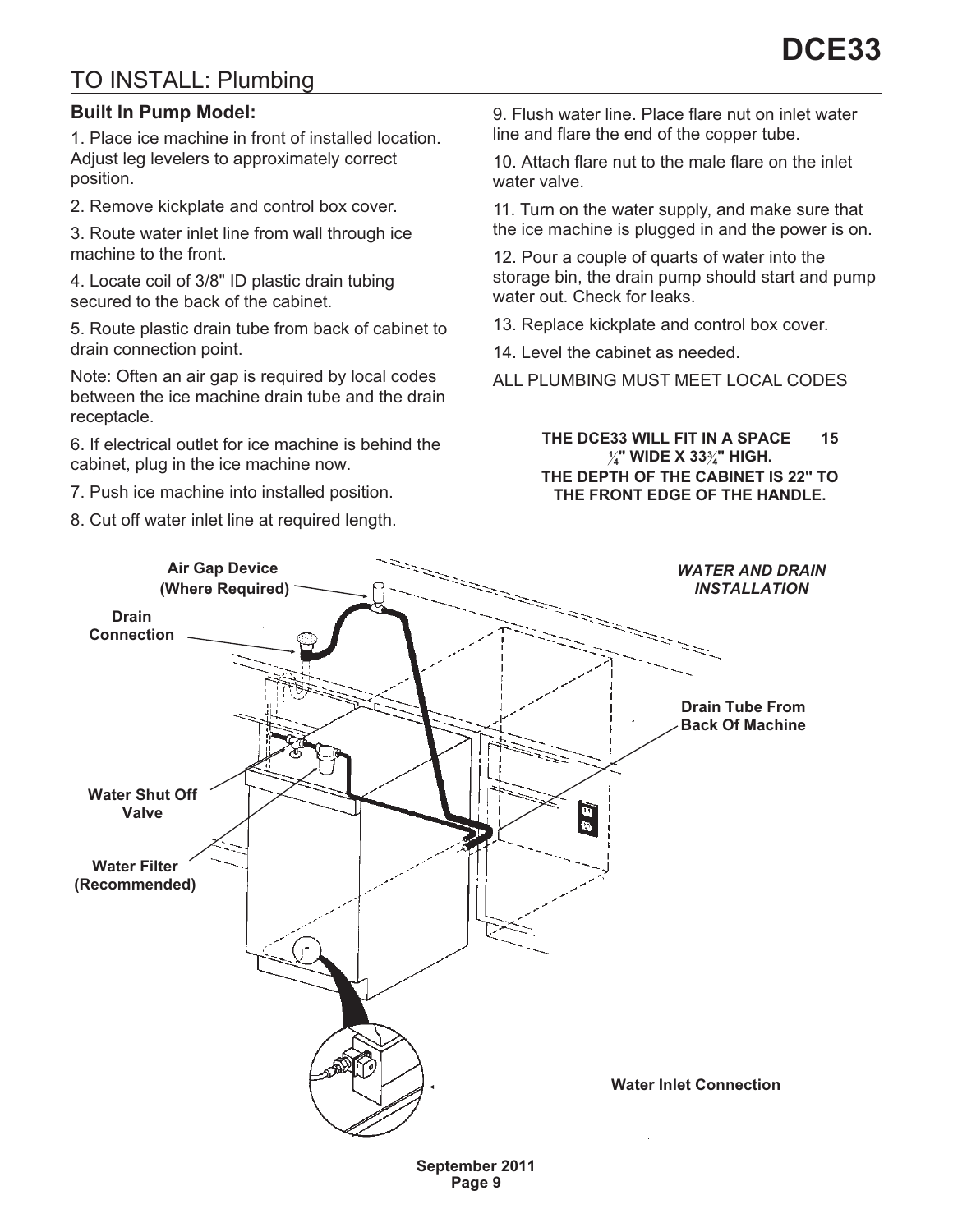# <span id="page-9-0"></span>TO INSTALL: Add On Kits **DCE33**

### Drain Pump Kit

The DCE33 is delivered either with or without a drain pump. Models without a drain pump drain their water by gravity. However, gravity drain models may be converted to Pump models thru the installation of a Drain Pump Kit and Drain Pump.

Two parts are required for this conversion:

| Drain pump part number 12-2503-21 |  |
|-----------------------------------|--|



*Drain Pump*

Specific step-by-step instructions are included with the kit.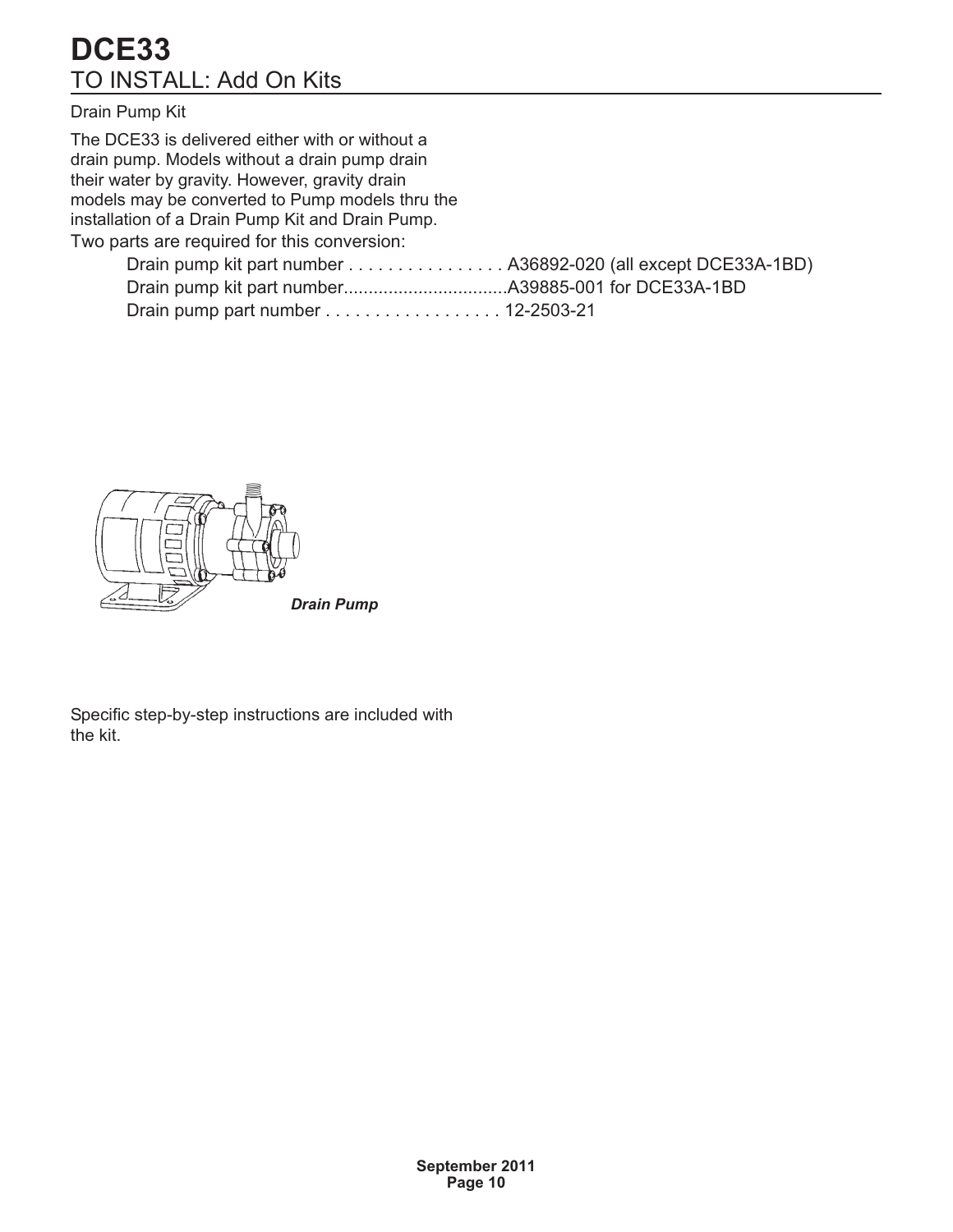# <span id="page-10-0"></span>TO INSTALL: Add On Kits

Door Kit: The door may be modified to accept a decorator door panel.

Customizing Door Panel:

A custom door panel may be installed in front of the standard one. Any panel 14  $\frac{3}{4}$ " wide, 28  $\frac{15}{16}$ " high and  $\frac{\gamma}{4}$ " thick or less at the edges may be used as a decorator panel. Examples of decorator panels include wood to match the adjacent cabinets; metal of different colors to match nearby appliances; or just about any material that will fit. Scotsman has a stainless steel panel available to fit this machine, the kit number is SS33.

If the material is less than 1/4" thick, the space between the new panel and the original may be filled with cardboard.

1. Remove single screw and the left hand hinge filler plate from the top of the door.

2. Remove two screws from the top of the door and lift off the door handle.

3. Open the door slightly, about one-third or so; then, remove the front screw holding the hinge to the door.

4. Loosen the rear screw of the hinge just enough to allow the door to sag or move forward. This will allow access to the top of the channels at the right and left edges of the door.

5. From the top of the door, insert the decorator panel (pre-cut) evenly into the channels; carefully slide the panel all the way down until the panel is fully into the bottom channel.

6. Check that the panel is the in all the way and does not protrude past the top edge of the door.

7. Push the top hinge corner of the door IN to align screw hole in the hinge with the screw hole in the door. Install the screw previously removed. Tighten the other screw.

8. Replace the door handle and filler plate; secure with screws previously removed.



*Parts Involved in Customizing Door Panel*

**September 2011 Page 11**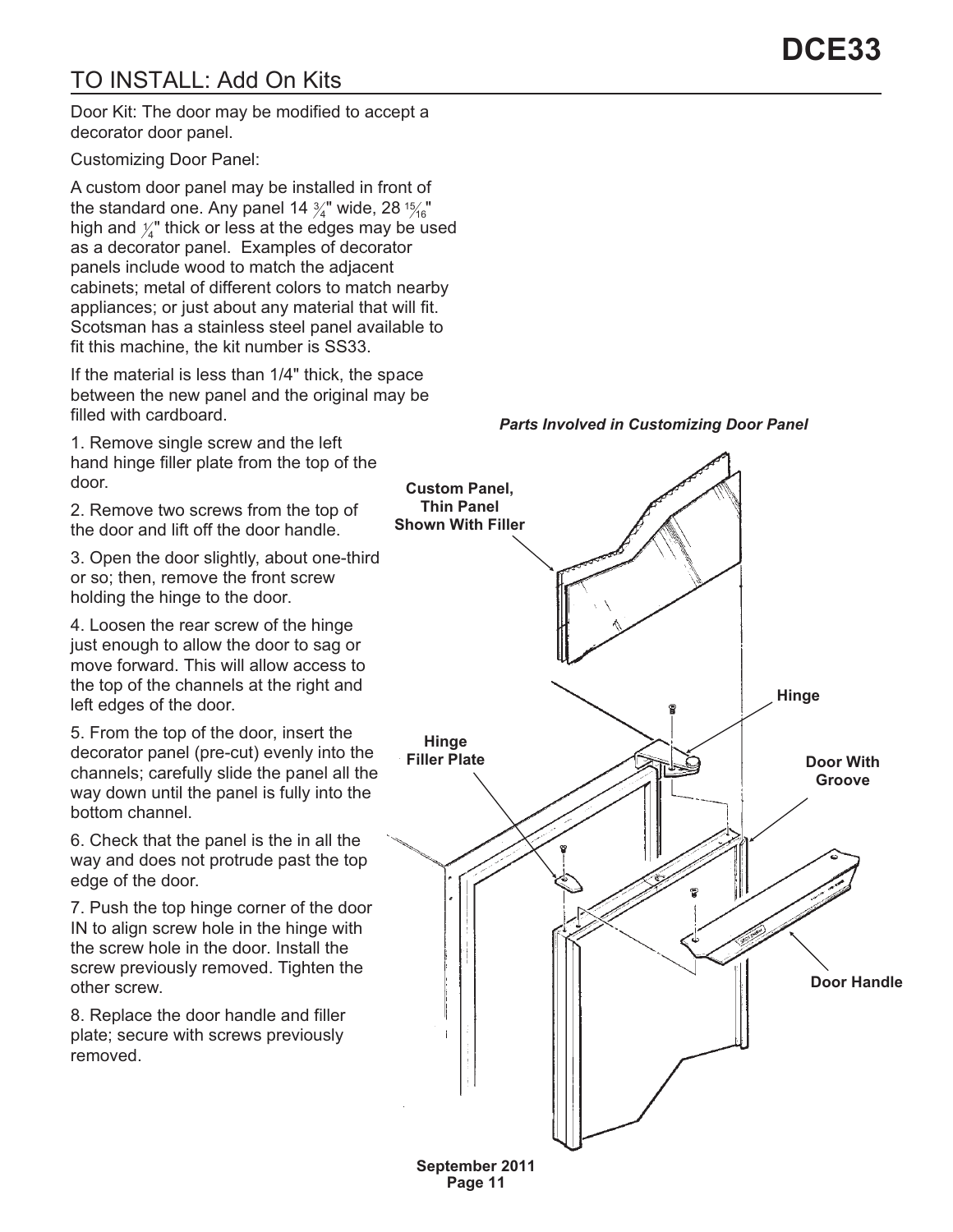# <span id="page-11-0"></span>**DCE33** AFTER INSTALLATION

#### **Reversing Door Swing:**

The hinged side of the door may be reversed to the other side if desired:

The DCE33 was shipped with the door hinged at the right. The door and hinges are designed for placing the hinges on either the right or the left side of the cabinet. Moving the hinges to the left allows the door to pivot from the left side.

Note: There is a part, packed with the machine, that is required for this procedure.

1. Open the door and remove the three screws holding the lower hinge to the cabinet. **Hinge**

2. With the door open enough to see both screws at the top door hinge, remove the two screws. The door is now free of the cabinet

3. Remove the single screw and the hinge filler plate from the top of the door.

4. Install the other filler plate (shipped inside refrigerator compartment) onto the top corner of the door where the hinge was.

5. Remove the three plastic plugs from the top front corner where the hinge will mount.

6. Remove the three plastic plugs from the lower front corner where that hinge will mount.

7. Remove the three screws holding the top hinge to the cabinet. Remove that hinge from the top and, flipping it upside down, install it onto the bottom of the door, on the opposite side using the original screws.

8. Remove the hinge assembly from the bottom of the door, and flip it upside down; secure it to the cabinet at the opposite side top position with the original screws.

9. Hold the door up to the cabinet. Secure the door to the top hinge with the original screws.

10. Secure the bottom hinge to the cabinet with the original screws. **Hinge**

11. Place the plastic plugs removed earlier into the empty holes.

12. Check operation of the door by opening and closing it.



**Reverse Hinges From Top to Bottom and Left to Right to Reverse Door Swing**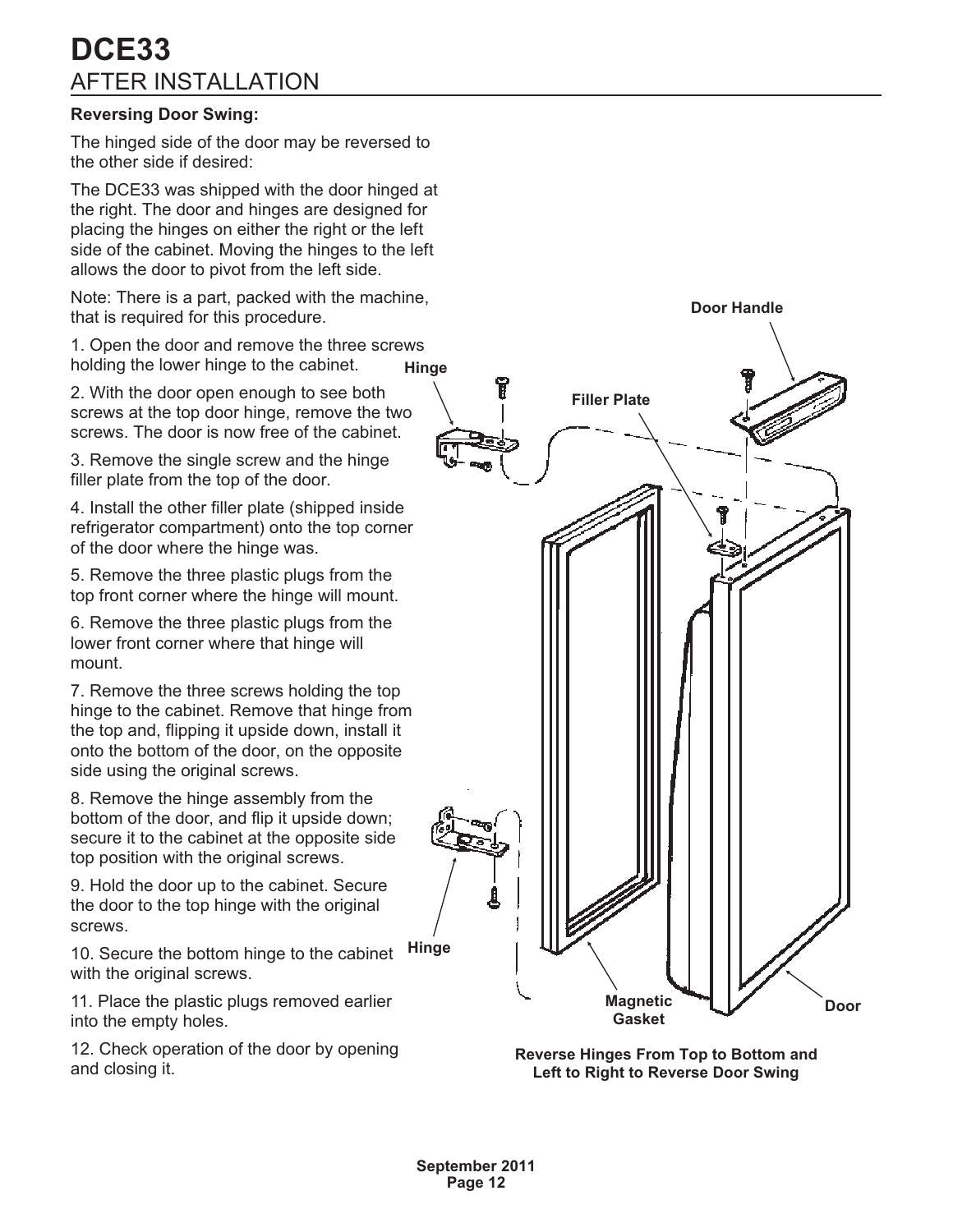# <span id="page-12-0"></span>AFTER INSTALLATION - OPERATION

#### **Final Check List**

1. Has the machine been properly uncrated, and have all packing materials and tape been removed from inside the bin?

2. Have the installation instructions been followed, including connecting the machine to water, drain and electricity?

3. Has the machine been leveled?

#### **Initial Start Up - DCE33A-1BD or DCE33PA-1BD**

1. Turn on water supply.

2. With unit plugged in, rotate ice machine control knob to the ON position.

3. Allow the unit to operate for 1 hour, and check the size of the cubes, if they are not correct, adjust as recommended on page 18.

4. After the cubes are confirmed to be the correct size, replace all panels.

5. Locate the nameplate on the control box cover. Record the serial number and date of start up here in the manual. Keep the manual handy for future reference.

Serial Number:

Date of initial start up:

6. Fill out and mail the Warranty Registration.

## **How To Use:**

The ice machine is extremely simple to use, just turn the ice machine control knob to the on position. The DCE33 will automatically begin to freeze ice and will continue to do so until the bin is full. A new machine, warm out of the box, could take as long as 48 hours to fill and shut off.

Use the scoop to remove ice and place the ice scoop in the holder provided (do not leave the scoop on the ice, as it will gradually disappear into the ice).

#### **What to expect from the DCE33**

The DCE33 will release a batch of 8 ice cubes about every 30 minutes. At the same time the cubes fall into the storage bin, water will be entering the ice machine and draining out.

**Ice:** The ice cubes are tapered cylinders about 1 $\frac{1}{4}$ 

in diameter at the widest end; taper down to 1" wide at the top; and are 1 $\frac{1}{8}$ " high. When the machine is adjusted properly, there should be a  $\mathcal{V}^*_4$ indent in the base of the cube. The ice will appear wet when fresh, this is normal. It may also develop frost on the outside and look cloudy - this is also normal (the frost will disappear when liquid is poured over the ice).

**Storage:** All restaurant type ice machine operate on this principal: The ice storage bin is not refrigerated; instead it's heavily insulated, much like a picnic cooler or ice chest. If the ice bin were to be refrigerated, the ice would freeze together into one very large cluster of ice, and would begin to evaporate. This would yield ice that is very poor in quality, and difficult to remove from the machine.

The DCE33 will continue to operate until ice builds up high enough to contact the bin thermostat sensor tube, then it will shut off. Models with a drain pump will occasionally pump out melt water when the machine is off. The pump will only be on for a few seconds.

**Run Time:** The amount of time the DCE33 will run to replace melted ice is about 6 hours per day. The amount of time the ice machine will run to replace ice removed is dependent upon how much is removed, how clean the ice machine is, and how hot the air and water supplied to the machine are. A machine that has been emptied will usually take about 24-36 hours to re-fill.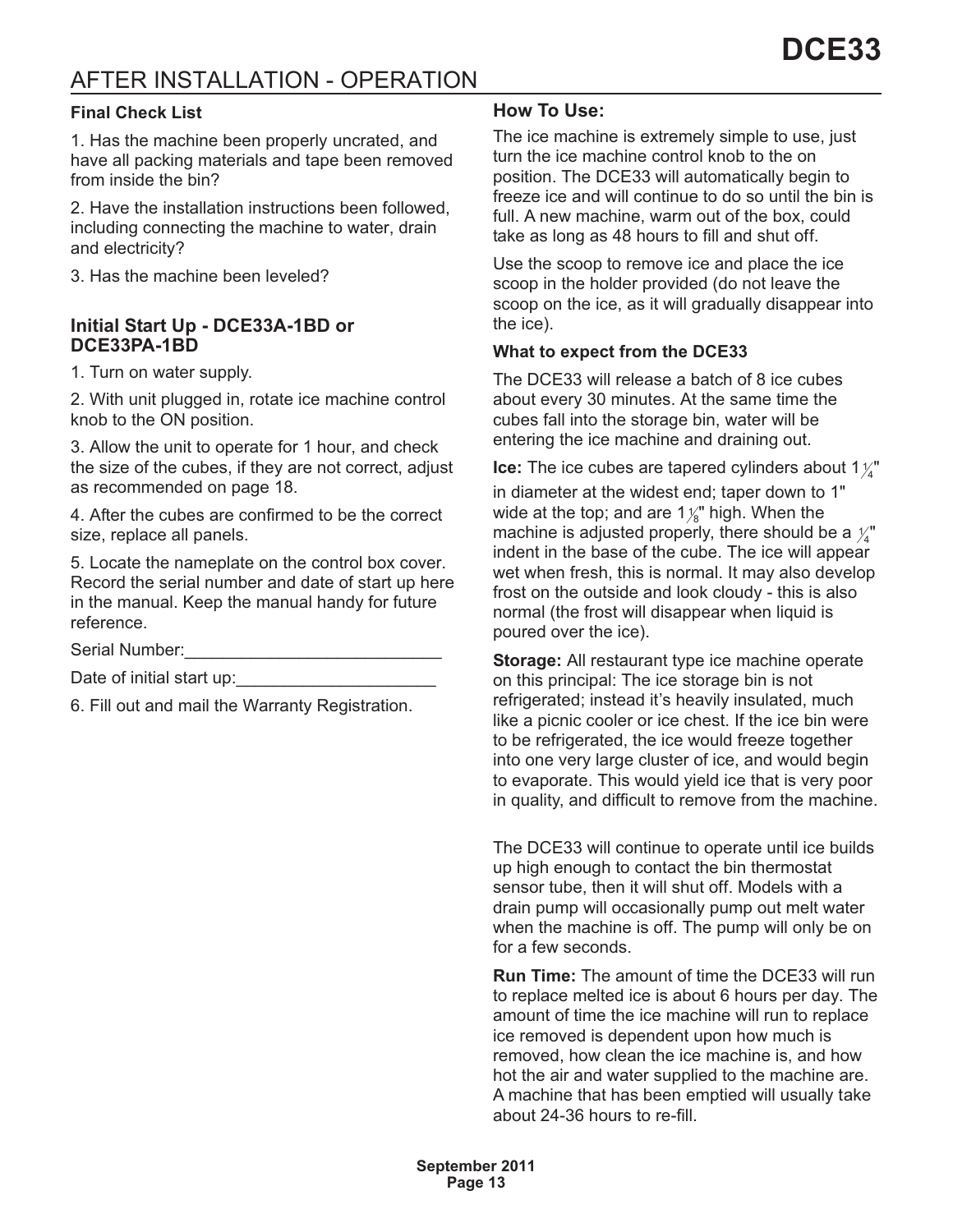# <span id="page-13-0"></span>**OPERATION DCE33**

## **How does the machine make ice?**

There are two distinct cycles: freeze and harvest.

1 freeze cycle + 1 harvest cycle = 1 batch of 8 cubes.

The Freeze cycle happens when water is sprayed against the freezing surface. The Harvest cycle is when the ice is released and water enters the machine. A complete cycle takes about 30 minutes.

**Freeze:** During the freeze cycle the compressor is pumping refrigerant, the fan motor is blowing air, and the water pump is circulating water. As the refrigerated surface absorbs heat from the water sprayed against it, that heat is moved to the area where the fan is blowing air. The heat is transferred to the air, and the warmed up air is discharged from the ice machine. At the same time ice is forming on the refrigerated surface (located at the upper back of the machine). When the refrigerated surface gets cold enough, the ice machine's timer will start. After a few minutes the timer will stop the freeze cycle and begin the harvest.

**Harvest:** During the harvest cycle the compressor is still operating, but the spray pump and fan motor have stopped. Two other components have been energized; the hot gas valve and the inlet water valve. These two valves open and warm up the freezing surface, allowing the cubes to fall into the bin. The timer is still turning, and when it gets to the end of the harvest cycle, the freeze cycle will restart.

How does the machine use water? The ice machine begins with a fixed charge of water that is contained in the reservoir. As the water is sprayed against the freezing surface, the part of water that does not contain mineral impurities will freeze and stick to the ice cup molds. The water containing impurities falls back into the reservoir. Gradually, during the freezing portion of the ice making cycle, the water in the reservoir will become highly concentrated with mineral impurities.

During the harvest cycle fresh water flows into the machine to dilute the reservoir water and to rinse the concentrated minerals down the drain.

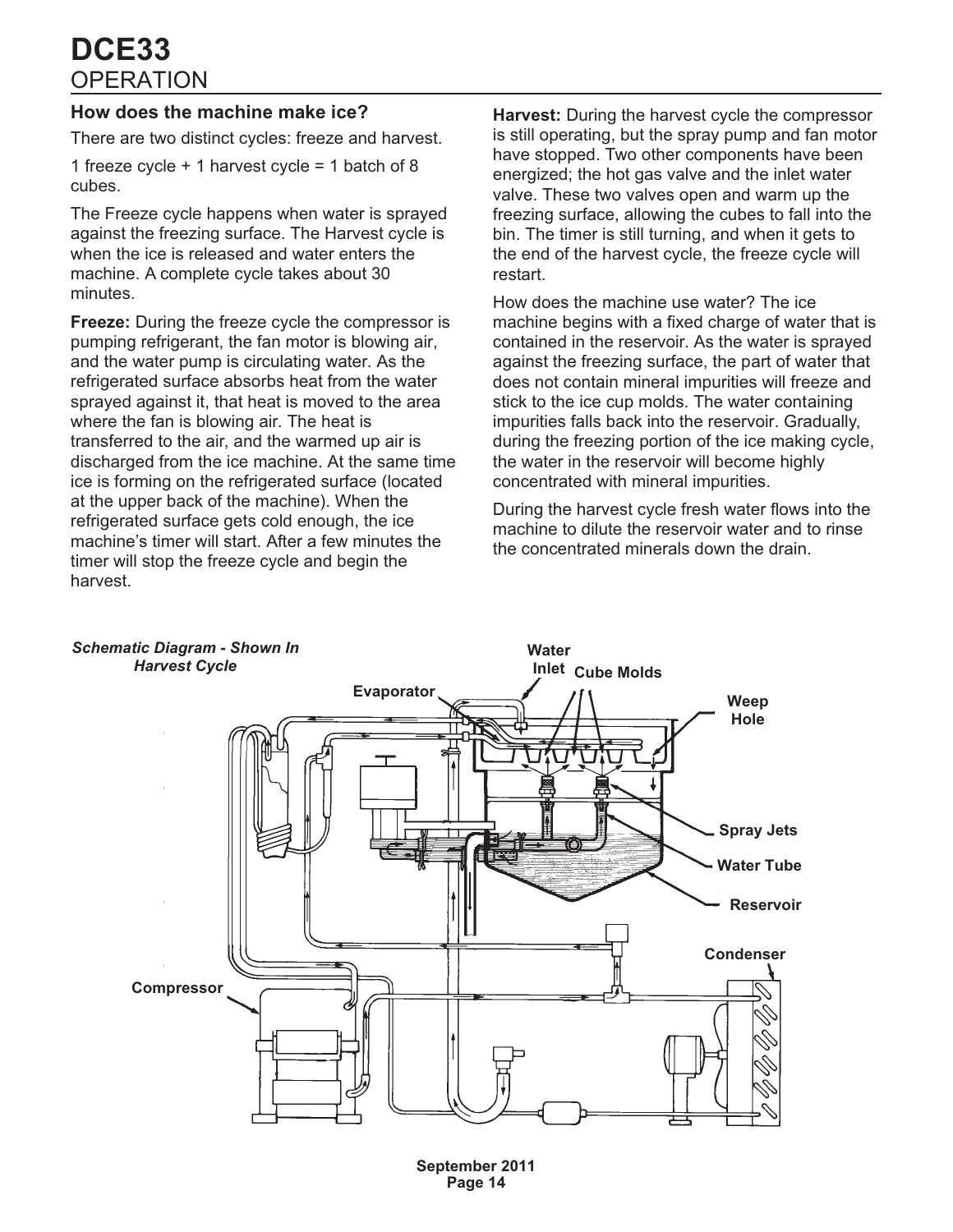<span id="page-14-0"></span>

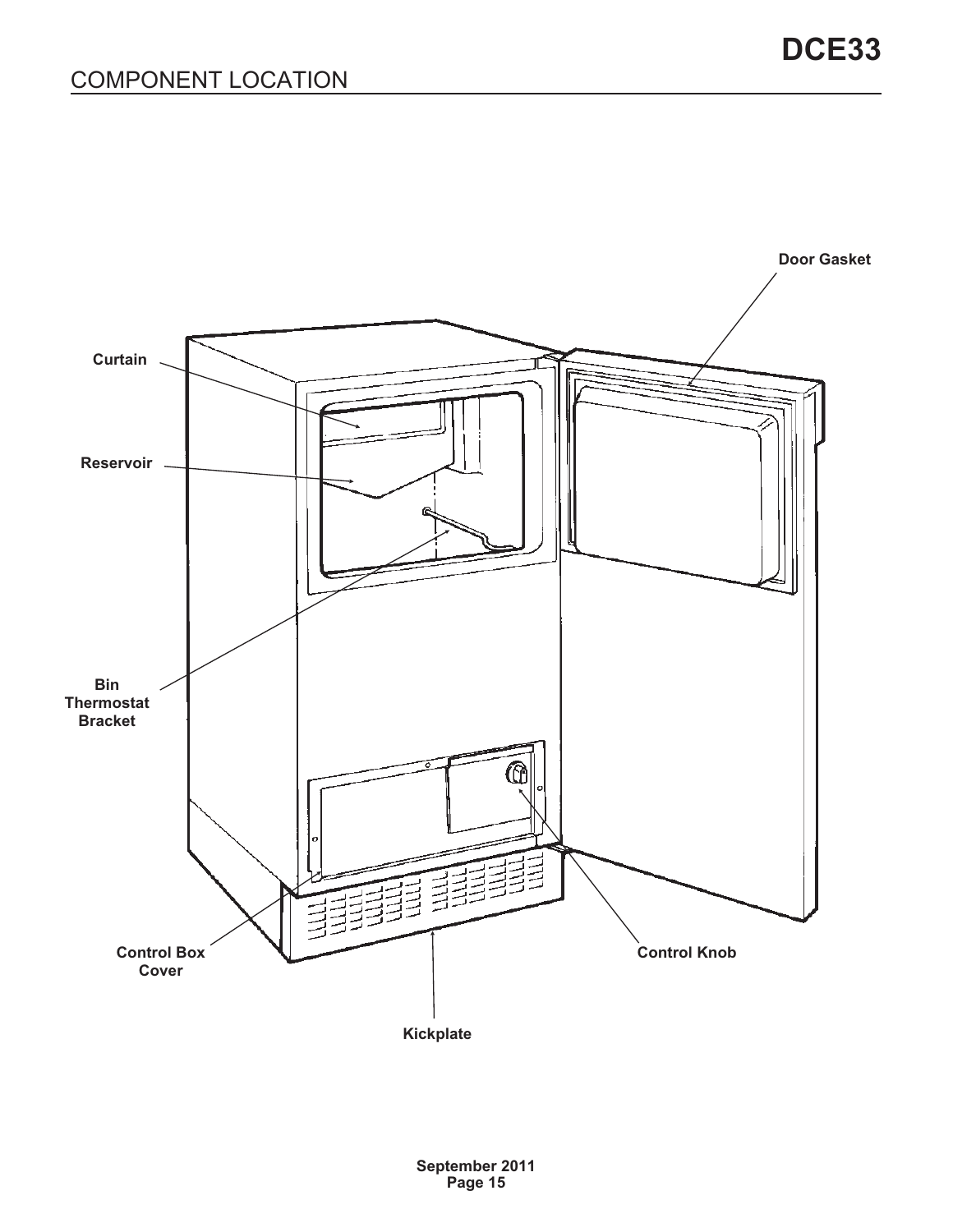# <span id="page-15-0"></span>MAINTENANCE AND CLEANING **DCE33**

## **What shouldn't be done?**

Never keep anything in the ice storage bin that is not ice; objects like wine or beer bottles are not only unsanitary, but the labels may slip off and plug up the drain.

Never allow the machine to operate without regular cleaning. The machine will last longer if it is kept clean. Regular cleaning should happen at least once per year, and preferably twice. Some water conditions will dictate even more frequent cleaning of the ice making section, and some carpets or pets will dictate more frequent cleaning of the condenser.

## **What should be kept clean?**

There are 5 things to keep clean:

- 1. The outside cabinet & door.
- 2. The ice storage bin.
- 3. The condenser.
- 4. The ice making system.
- 5. The ice scoop.

### **How to clean the cabinet.**

Wipe off any spills on the surface of the door and handle as they occur. If anything spilled on the door or gasket dries onto the surface, wash with soap and warm water to remove.

## **How to clean the ice storage bin.**

The ice storage bin should be sanitized occasionally. It is usually convenient to sanitize the bin after the ice making system has been cleaned, and the storage bin is empty.

A sanitizing solution can be made of 1 ounce of household bleach and two gallons of hot (95 $^0$ F. -115 $^0$ F.) water. Use a clean cloth and wipe the interior of the ice storage bin with the sanitizing solution, pour some of the solution down the drain. Allow to air dry.

> **Note: To use after winterizing, reconnect pump hose and water line. Repeat Initial Start Up.**

#### **How to clean the condenser.**

The condenser is like the radiator on a car, it has fins and tubes that can become clogged. To clean:

- 1. Remove the kickplate.
- 2. Locate the condenser surface.

3. Vacuum the surface, removing all dust and lint. Caution: Do not dent the fins.



4. Replace the kickplate.

#### **Winterizing**

1. Clean the machine as explained on the next page.

2. Turn off the water supply.

3. Drain the water reservoir. See page 24, Spray Pump Repair and follow the instructions to remove the pump hose (step 2, bottom hose only).

4. Disconnect the incoming water line at the inlet water valve.



5. Remove control box cover and turn the timer into the harvest cycle.

6. With the machine operating, blow air through the inlet water valve; a tire pump could do the job.

7. Drain pump models should have about  $\mathcal{V}_2$  gallon of RV antifreeze (propylene glycol) poured into the ice storage bin drain.

Note: Automotive antifreeze must **NOT** be used.

8. Replace control box cover. Switch off and unplug the machine.

**September 2011**

**Page 16**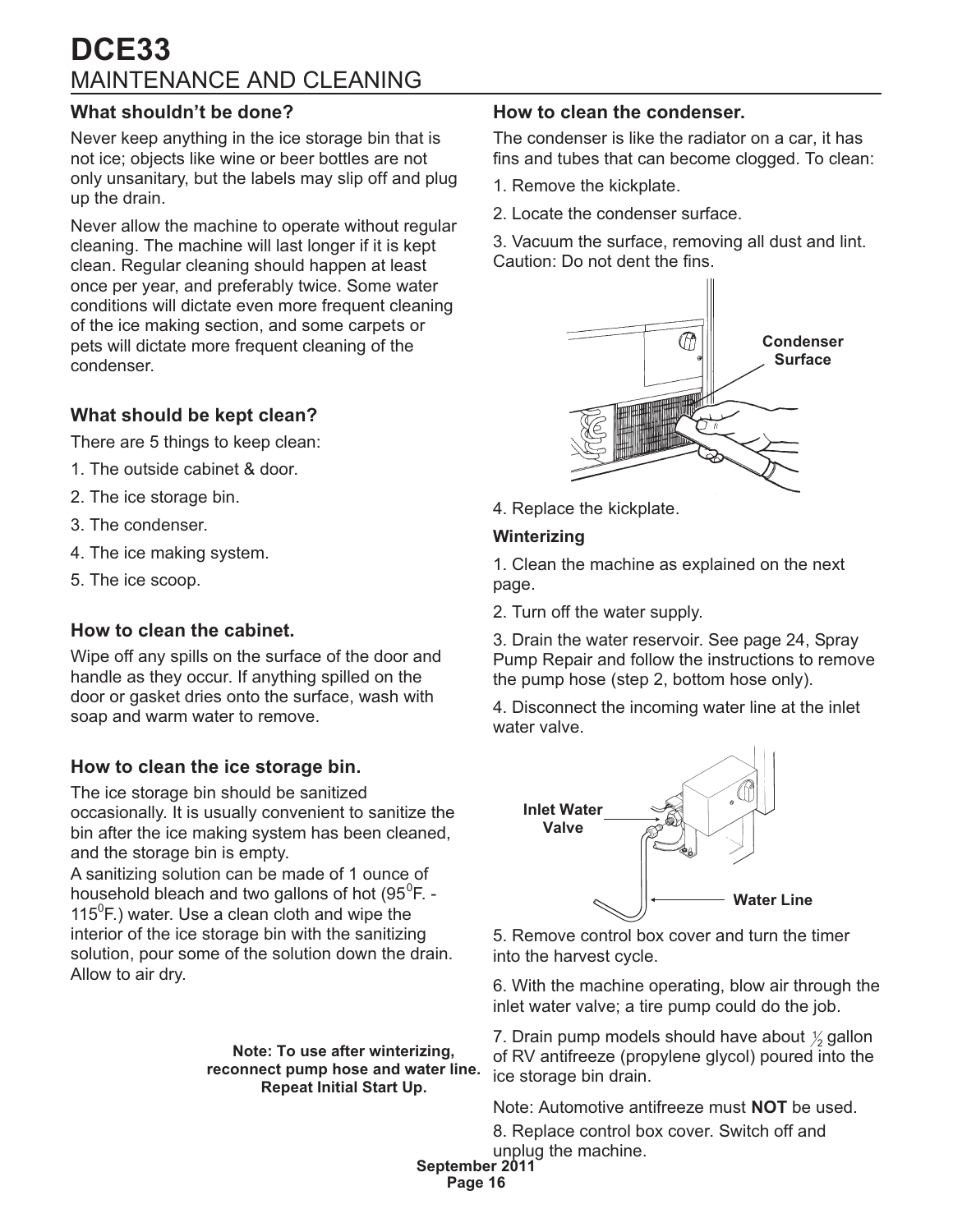# <span id="page-16-0"></span>CLEANING

## **How to clean the ice making system.**

1. Open the door and turn the ice machine control knob to off.



2. Scoop out all of the ice, either discard it or save it in a ice chest or cooler.



3. Pour 4 ounces of Scotsman Ice Machine Cleaner (available from a local Scotsman Distributor or Dealer, ask for part number 19-0343-06 - an 8 ounce bottle) into the ice machine reservoir.



**Scotsman Ice Machine AWARNING Cleaner contains acids.** These compounds may cause burns. If swallowed, DO NOT induce vomiting. Give large amounts of water or milk. Call Physician immediately. In case of skin contact, flush with water. Keep out of the reach of children.

4. Turn the ice machine control to ON.



5. Allow the machine to operate for about 2 hours.



6. Pour hot (95 $^0$ F. - 115 $^0$ F.) water into the bin to melt the ice that has formed. That ice will likely be white and frosty looking.



7. Clean the bin liner of mineral scale by mixing some ice machine cleaner and hot water, and using that solution to scrub the scale off of the liner.

- 8. Rinse the liner with hot water.
- 9. Sanitize the bin interior.
- 10. Replace the ice removed in step 2.

The ice scoop should be washed regularly, wash it just like any other food container.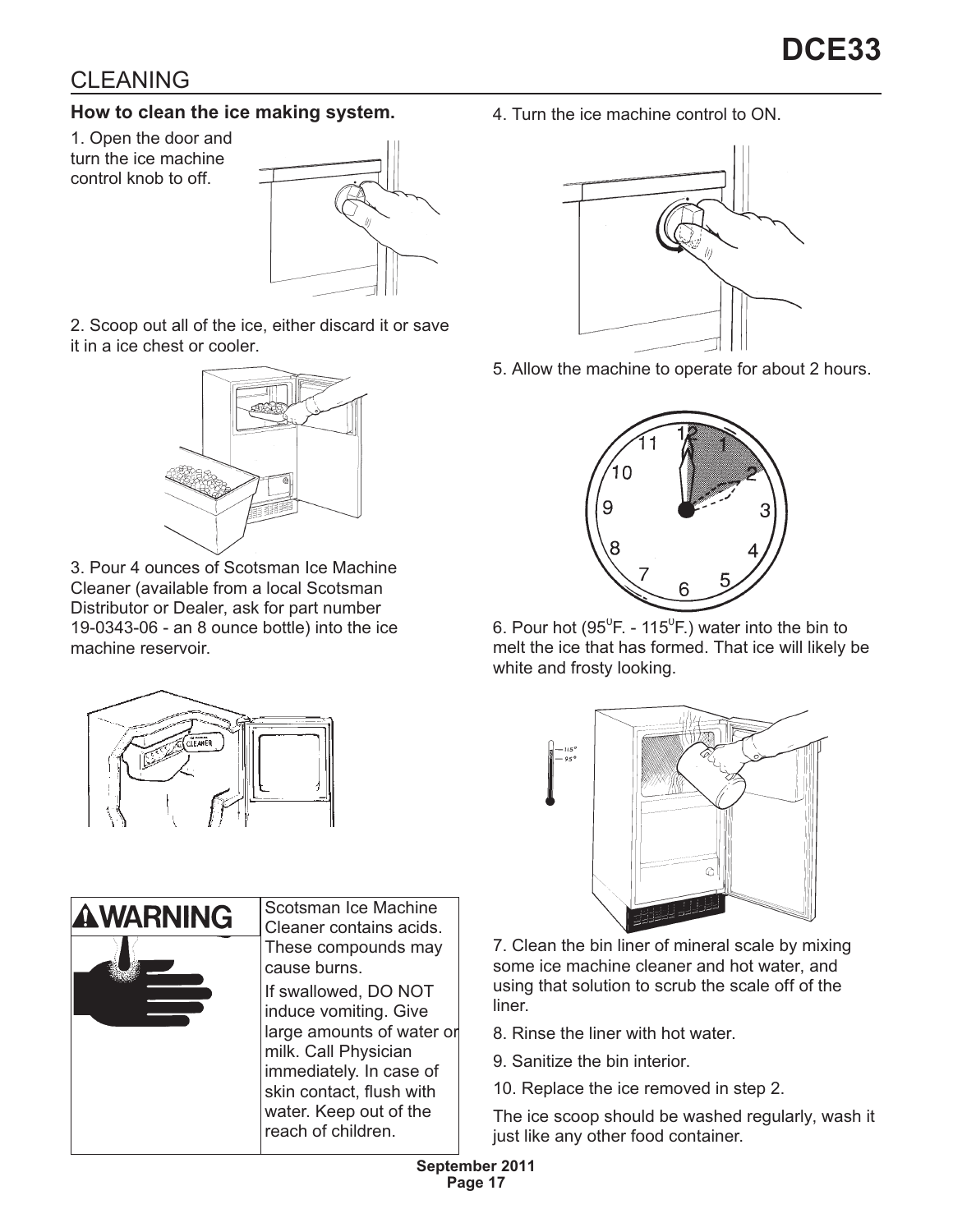# <span id="page-17-0"></span>ADJUSTMENTS **DCE33**

There are three items that may be adjusted: Cube Size, Harvest Time, and Bin Level. Note: Cube Size and Harvest Time adjustments should only be done by a qualified service person.

### **Cube size control.**

The cube size control should only be adjusted to bring the cubes to the correct shape, the overall size cannot be adjusted. Try to adjust the cube size control when the ice machine is in the harvest cycle, or in the first 10 minutes of the freeze cycle.

1. Open the door and remove the control box cover.

2. Locate the cube size adjustment screw, and to make fuller cubes, turn the screw clockwise about



1/4 turn. This will make the freezing cycle longer.

3. To shorten the freezing cycle and make cubes that are not as full, turn the adjustment screw 1/4 turn counterclockwise.

4. After the next freezing cycle, the cubes should have responded to the adjustment, if another adjustment is required, do it early in the freeze cycle.

*SIDE VIEW OF CUBES*





**CUBE SIZE ADJUSTMENT**

**TOO SMALL**

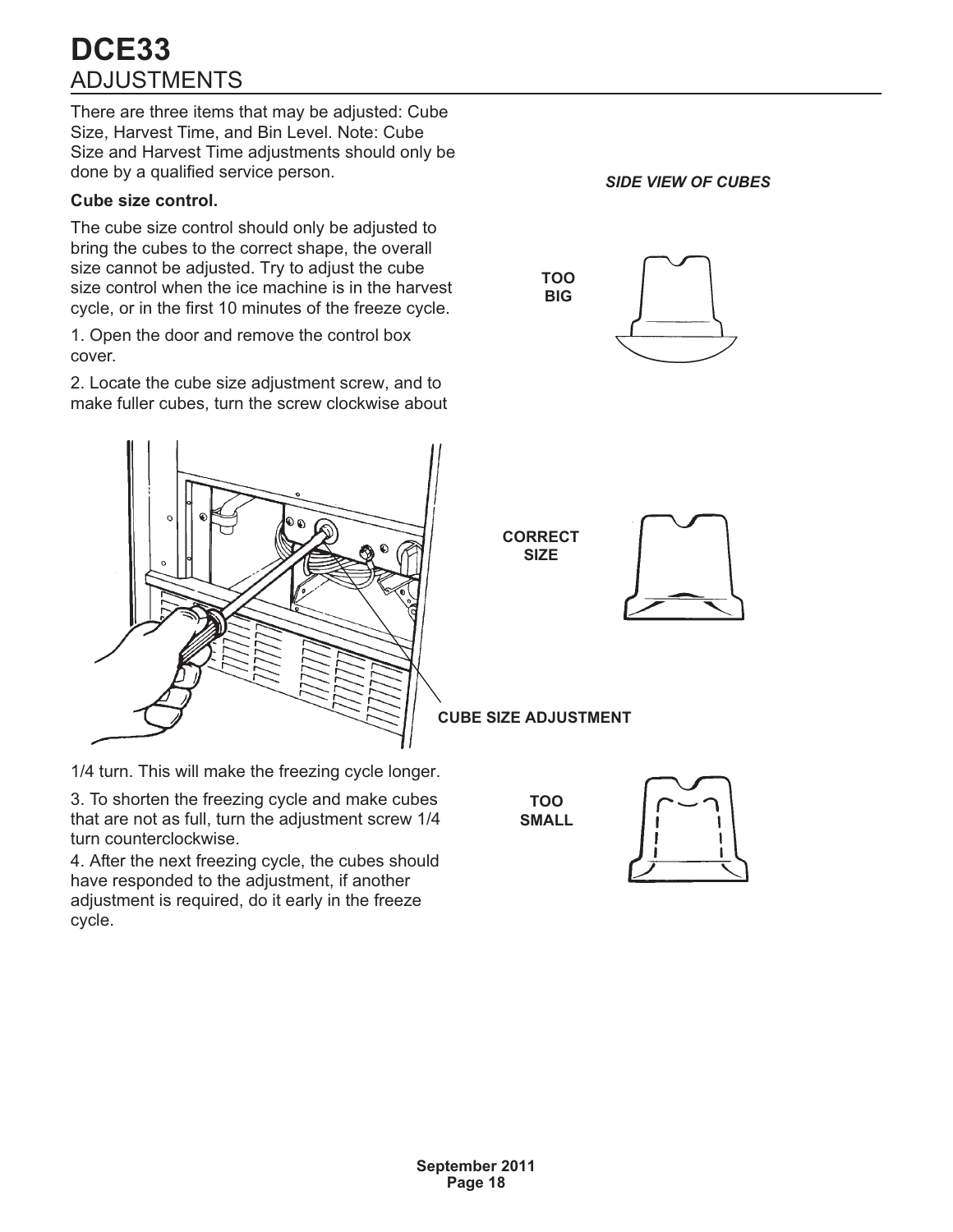## <span id="page-18-0"></span>**Bin's ice level.**

When the ice machine shuts off the ice level in the bin should be even with the metal tube inside the bin. If the ice in the bin is too high or low, turn the ice machine control knob to adjust the bin thermostat.

1. To lower the ice level, turn the knob counterclockwise. Usually a 1/8 turn will be enough.



2. To increase the ice level, turn the knob clockwise. Usually a 1/8 turn will be enough.



## **Timer - up to DCE33A-1BD or DCE33PA-1BD**

The amount of harvest time may be adjusted. It is preset from the factory at about 3 minutes, which should be adequate to release all cubes and fill the reservoir. If the timer needs to be adjusted:



- 1. Unplug or disconnect the electrical power.
- 2. Remove the kickplate.
- 3. Remove the control box cover.

4. Locate the timer, and loosen the set screw that holds the two halves of the timer cam together.



### *ADJUSTMENT OF THE TIMER*

5. Rotate one half of the cam to open or close the lower portion of the cam. More of an opening equals more harvest time and less of an opening means less harvest time.

- 6. Tighten the set-screw.
- 7. Replace the control box cover and kickplate.
- 8. Reconnect the electrical power.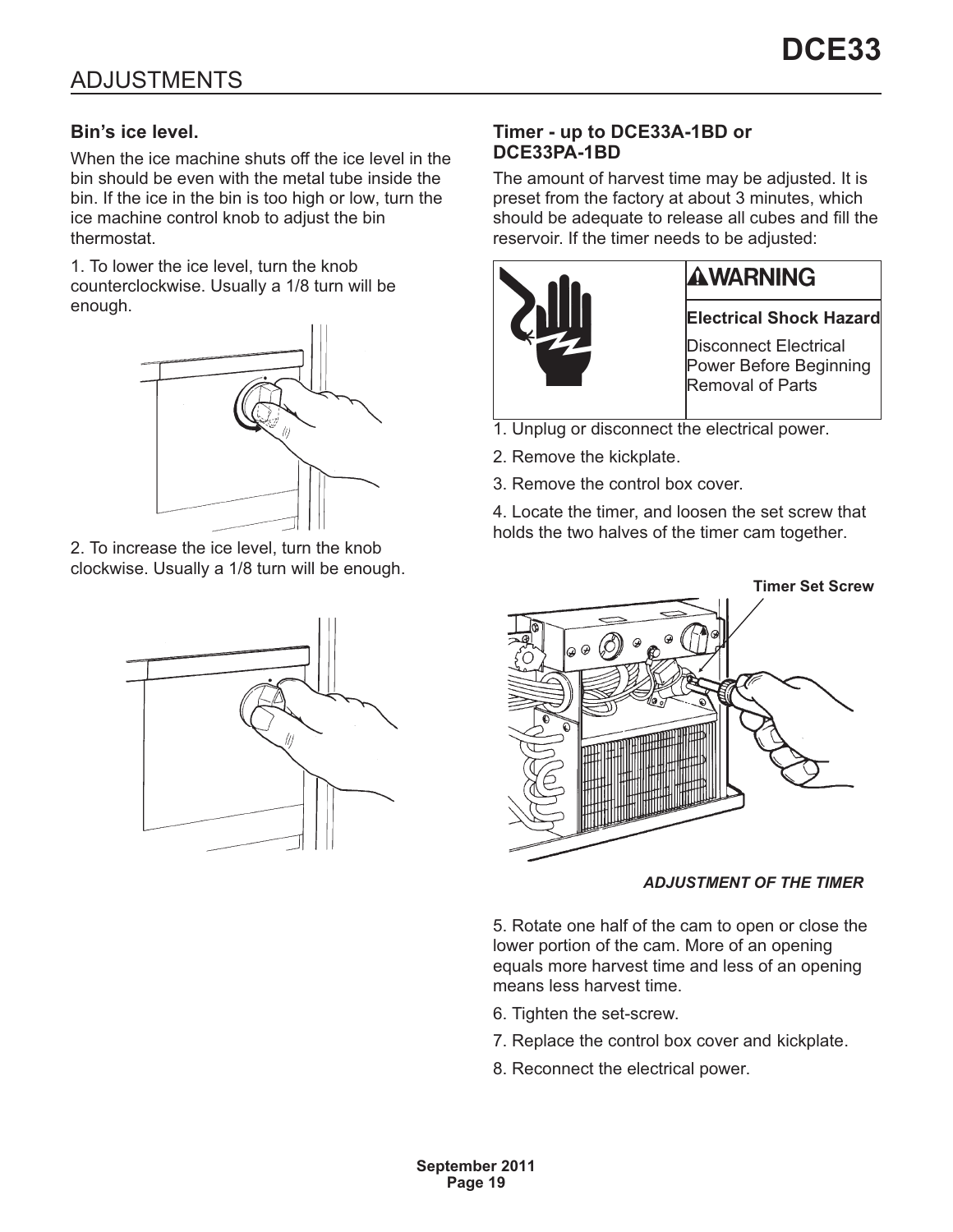# <span id="page-19-0"></span>HARVEST TIME ADJUSTMENT, models DCE33A-1BD or DCE33PA-1BD **DCE33**

The harvest time can be adjusted so that all the ice is released during the harvest period, with a few seconds extra for a safety margin. The adjustment range is between 2 to 5 minutes.



There is an adjustment screw on the surface of the electronic timer. Rotate the screw CCW to reduce harvest time, and CW to increase it. It should be set to match the machine's performance. If the machine takes 2 and a half minutes to release the ice, the harvest time should be set to about 3 minutes.

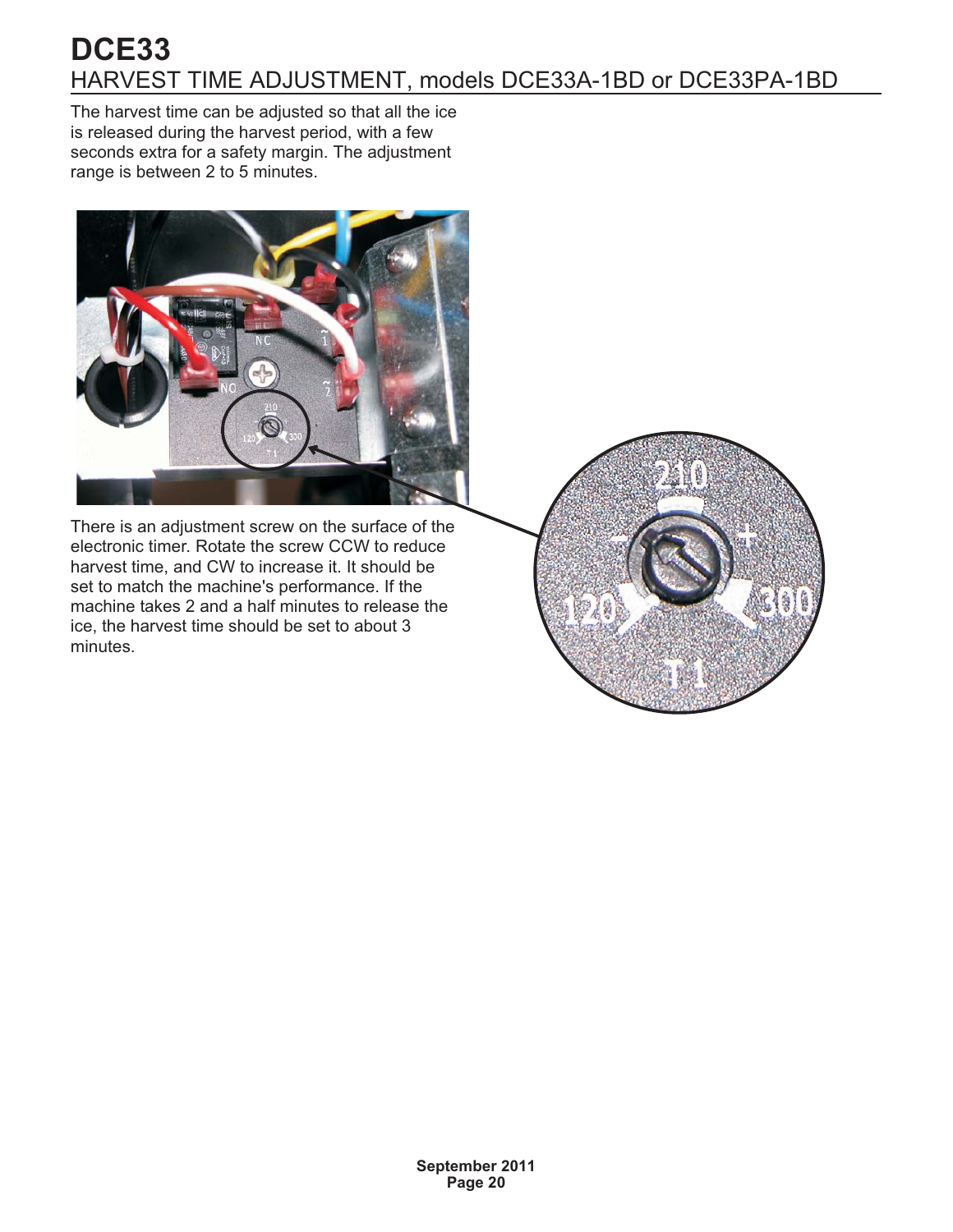<span id="page-20-0"></span>

| <b>PROBLEM</b>                                          | <b>POSSIBLE CAUSE</b>                                                                                     | <b>PROBABLE CORRECTION</b>                                                                                                                  |
|---------------------------------------------------------|-----------------------------------------------------------------------------------------------------------|---------------------------------------------------------------------------------------------------------------------------------------------|
| The machine does not operate                            | The machine is unplugged                                                                                  | Plug the machine in.                                                                                                                        |
|                                                         | Breaker tripped or fuse is blown.                                                                         | Reset breaker/replace fuse - if it<br>happens again, call for service to<br>check for a short circuit in the<br>machine.                    |
|                                                         | Ice machine control turned to<br>OFF.                                                                     | Turn ice machine control to ON.                                                                                                             |
|                                                         | Bin thermostat open keeping<br>machine off.                                                               | Ice on sensor tube - its then<br>normal for the machine to be off.                                                                          |
|                                                         |                                                                                                           | Ice machine in a room below 50<br>degrees - room needs to be<br>warmer for machine to operate.                                              |
|                                                         |                                                                                                           | Bin thermostat stuck open, needs<br>to be replaced.                                                                                         |
|                                                         | Timer contacts open.                                                                                      | Replace timer.                                                                                                                              |
| Cubes are too big                                       | Cube size control set too cold.                                                                           | Adjust cube size control for a<br>smaller cube.                                                                                             |
| Cubes are too small                                     | Cube size control set too warm.                                                                           | Adjust cube size control for a<br>larger cube.                                                                                              |
|                                                         | Not enough water.                                                                                         | Check water supply - filter may be<br>restricted.                                                                                           |
|                                                         |                                                                                                           | Check inlet water valve - inlet<br>screen may be restricted.                                                                                |
|                                                         | Cube size control stuck closed -<br>timer runs all the time.                                              | Replace cube size control                                                                                                                   |
| Cubes are partially formed - have<br>ragged sides       | Spray jets partially clogged.                                                                             | Clean ice making system with ice<br>machine cleaner.                                                                                        |
| Machine makes ice, but bin does<br>not fill up with ice | The bin should fill up and the<br>machine shut off in 24-36 hours. If<br>not, the condenser may be dirty. | Clean the condenser.                                                                                                                        |
|                                                         | The bin drain may be partially<br>restricted                                                              | Clean out the drain, check the<br>installation.                                                                                             |
|                                                         | The air flow to the ice machine<br>may be obstructed.                                                     | Check the installation - the<br>machine must be free of<br>obstructions at the kick plate.                                                  |
| Cubes are partially formed - are<br>white at the bottom | Not enough water in the reservoir.                                                                        | Check water supply - filter may be<br>restricted                                                                                            |
|                                                         |                                                                                                           | Check inlet water valve - inlet<br>screen may be restricted.                                                                                |
|                                                         |                                                                                                           | Check for a water leak at the<br>reservoir.                                                                                                 |
|                                                         |                                                                                                           | Water leaking into bin from torn or<br>mis-positioned curtain. Check<br>curtain position and condition.<br>Reposition or replace as needed. |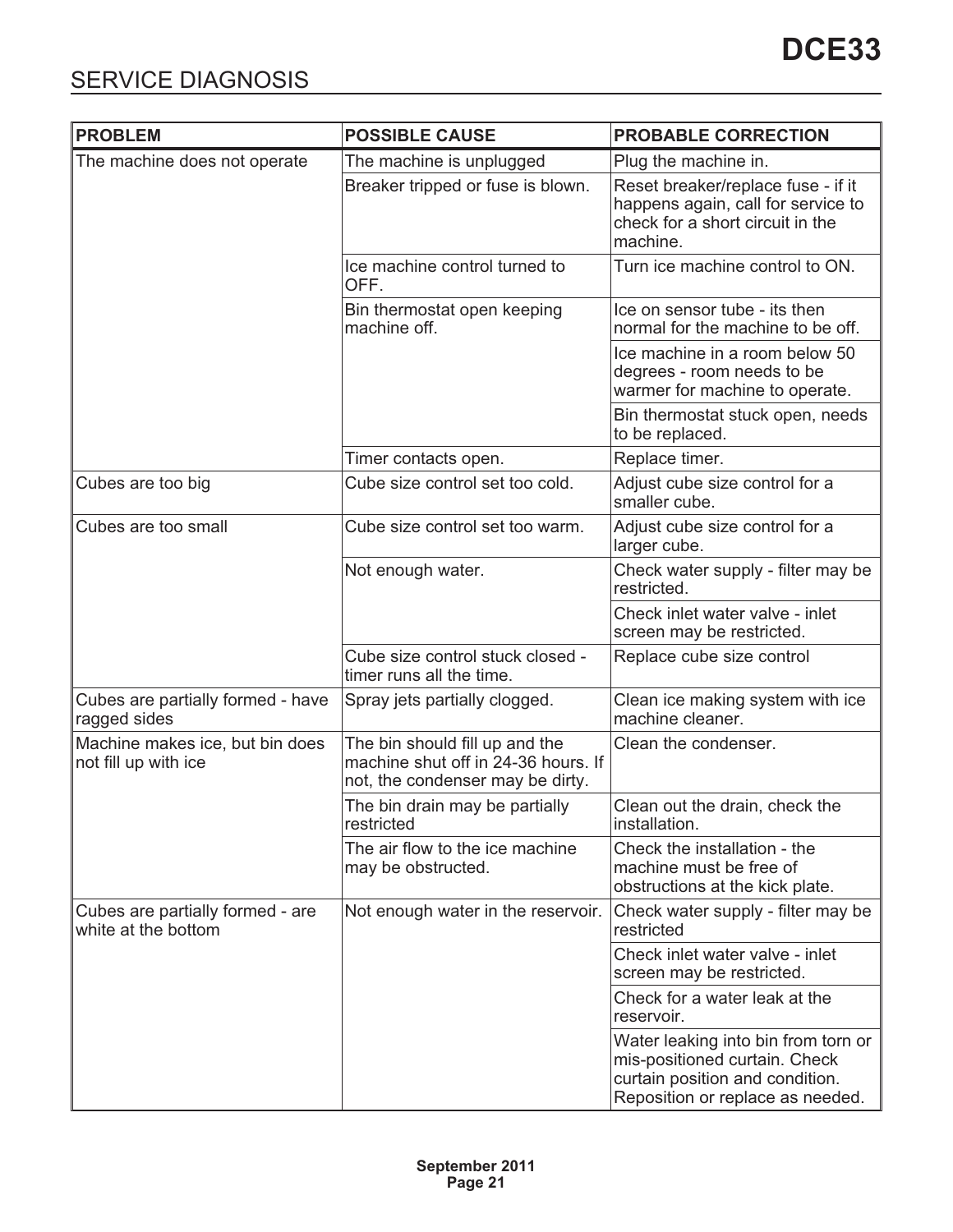# <span id="page-21-0"></span>SERVICE DIAGNOSIS **DCE33**

| <b>PROBLEM</b>                                 | <b>POSSIBLE CAUSE</b>                                              | <b>PROBABLE CORRECTION</b>                                                                                                               |
|------------------------------------------------|--------------------------------------------------------------------|------------------------------------------------------------------------------------------------------------------------------------------|
| No ice falling in bin, but machine<br>operates | Ice may be stuck in the evaporator<br>and the unit is "frozen up". | Check water supply - filter may be<br>restricted                                                                                         |
|                                                |                                                                    | Check inlet water valve - screen<br>may be restricted, or valve does<br>not operate.                                                     |
|                                                |                                                                    | Hot gas valve may not operate -<br>check and repair/replace.                                                                             |
|                                                |                                                                    | Harvest time set too short - timer<br>needs adjustment.                                                                                  |
|                                                | Too much heat load.                                                | Inlet water valve leaks thru, needs<br>to be replaced.                                                                                   |
|                                                | No water spray                                                     | Water pump does not work,<br>replace it.                                                                                                 |
|                                                |                                                                    | Water leak from reservoir, locate<br>and repair.                                                                                         |
|                                                | Cube size control will not close                                   | See "Too much heat load" or "not<br>enough refrigerant"                                                                                  |
|                                                |                                                                    | Control defective - must be<br>replaced.                                                                                                 |
|                                                | No airflow                                                         | Fan motor not turning, needs to<br>be replaced.                                                                                          |
|                                                |                                                                    | Fan blade broken, needs to be<br>replaced.                                                                                               |
|                                                |                                                                    | Condenser completely blocked<br>up, needs cleaning.                                                                                      |
|                                                | Not enough refrigerant                                             | Add low side access valve, locate<br>leak, recover refrigerant, repair,<br>replace dryer, evacuate and weigh<br>in the nameplate charge. |
|                                                | <b>Restricted system</b>                                           | Add low side access valve,<br>recover refrigerant, replace dryer,<br>evacuate and weigh in the<br>nameplate charge.                      |
|                                                | Hot gas valve leaks thru                                           | Add low side access valve,<br>recover refrigerant, replace hot<br>gas valve and dryer, evacuate and<br>weigh in the nameplate charge.    |
|                                                | Compressor will not operate or<br>pumps poorly.                    | Start relay or capacitor needs to<br>be replaced.                                                                                        |
|                                                |                                                                    | Add low side access valve,<br>recover refrigerant, replace<br>compressor and dryer, evacuate<br>and weigh in the nameplate<br>charge.    |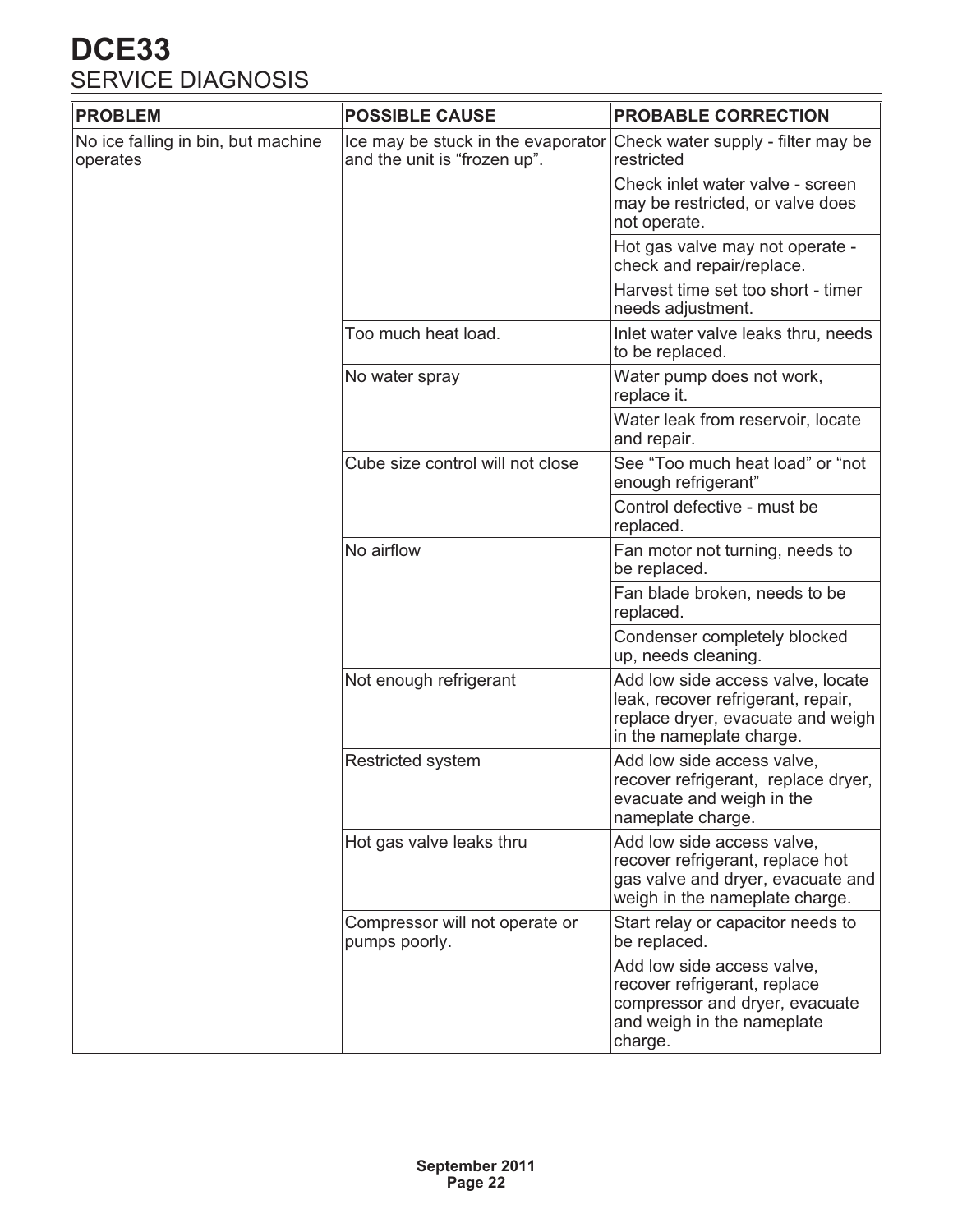# <span id="page-22-0"></span>REPAIR

#### **Curtain**



# **AWARNING**

**Electrical Shock Hazard**

Disconnect Electrical Power Before Beginning Removal of Parts

The curtain keeps the water that sprayed by the pump from falling in the bin.

The "sheet" type curtain is replaced by:

1. Removing 4 screws holding the curtain and the curtain stiffener to reservoir.

2. Pulling the curtain and curtain stiffener out of the machine.

3. Replace with a new curtain and install as shown.

#### **Inlet Water Valve**

The inlet water valve may need to be cleaned or replaced. If there is not enough water coming into the machine, the valve may need to be cleaned. If the valve does not work at all, or does not shut off tightly, it should be replaced.

- 1. Unplug or disconnect electrical power.
- 2. Shut off water supply
- 3. Remove kickplate
- 4. Remove the control box cover.

5. Unscrew flare nut from inlet water valve inlet . If the valve is being replaced, proceed to step 10.

6. Unscrew brass fitting from body of inlet water valve.



Check the screen of the valve, it may be clogged and is restricting the flow of water into the machine. If that is the problem, clean the screen and reverse the steps so far to reassemble.

7. Loosen the screws in the back of the control box, and remove the inlet water valve.

8. Remove the discharge hose from the outlet of the water valve.

9. Unplug the wire harness from the top of the valve.

10. Replace with a new valve, and reverse the above steps to reassemble.



*Curtain and Curtain Stiffener MUST Be Installed As Shown*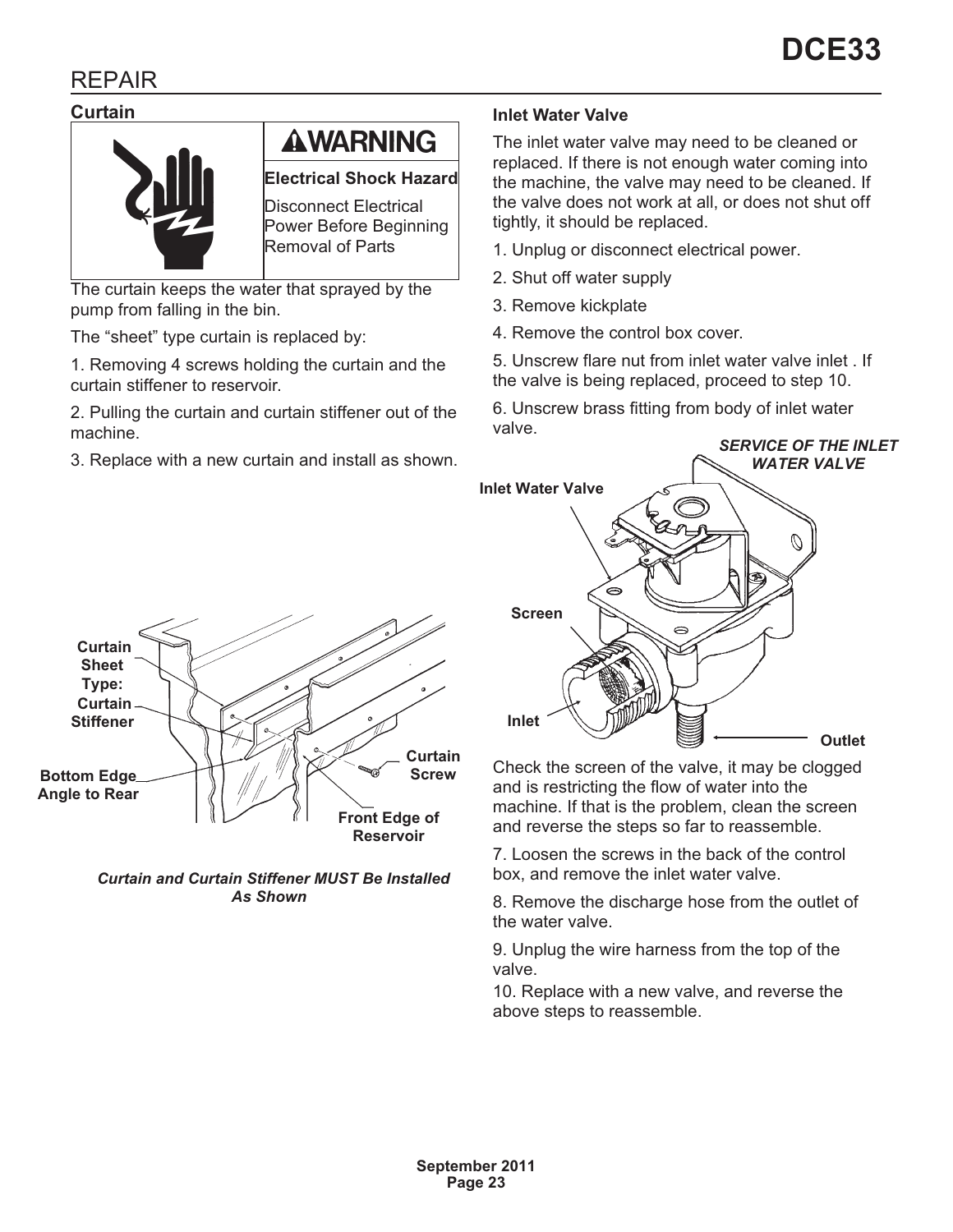<span id="page-23-0"></span>REPAIR **DCE33**

## **Timer - All except DCE33A-1BD or**



# **AWARNING**

**Electrical Shock Hazard**

Disconnect Electrical Power Before Beginning Removal of Parts

### **DCE33PA-1BD**

The timer may need to be replaced if it does not turn, or if it turns and then stops (except at the end of the harvest cycle - the timer will ALWAYS stop at the end of the harvest cycle), or if the microswitch mounted to it does not switch the machine from the freeze to the harvest and back again.

Caution: The timer is controlled by the cube size control, and will not turn if the cube size control does not work.

1. Unplug or disconnect the electrical power to the ice machine.

- 2. Remove the kickplate.
- 3. Remove the control box cover.

4. Remove the screws holding the timer to the control box.



5. Disconnect the wires at the timer microswitch.

6. Disconnect the wires from the timer motor at the terminal board.

- 7. Remove the timer from the ice machine.
- 8. Reverse the above steps to replace.

### **Harvest Timer - DCE33A-1BD or DCE33PA-1BD**

- 1. Disconnect electrical power.
- 2. Remove service panel.

3. Remove screw in center of timer, pull out and disconnect wires.

4. Reverse steps to reassemble.

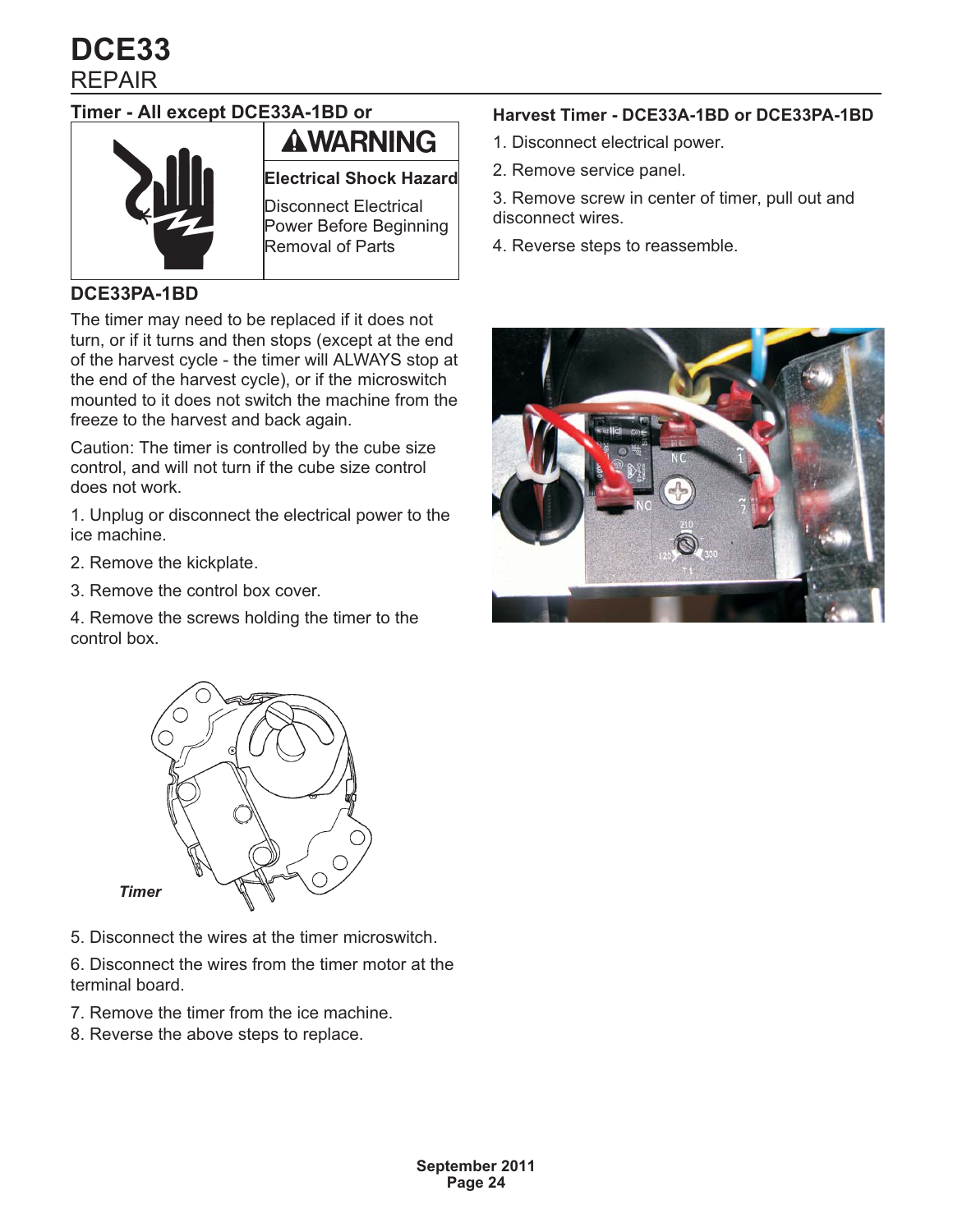# <span id="page-24-0"></span>REPAIR

## **Cube Size Control**



# **AWARNING**

**Electrical Shock Hazard**

Disconnect Electrical Power Before Beginning Removal of Parts

The cube size control controls the timer during the freeze cycle. If the timer will not start, the cube size control may be the problem. Removal of the cube size control requires removal of the ice storage bin.

1. Unplug or disconnect the electrical power to the ice machine.

- 2. Remove the kickplate.
- 3. Go thru the steps to remove the ice storage bin.

4. Remove screws holding cube size control body to control box.

5. Remove wires connected to the cube size control. Note: New control wiring will be different, follow instructions supplied with the the control.

- **-**Prior to D series: Black to 3, Red to 6, Blue to 4.
- **-**D and higher: Yellow to 3, Blue to 6.

6. Carefully pull cube size control and attached capillary tube from the control box, and follow the capillary tube to the top of the evaporator.

7. The end of the cube size control is inserted into a socket attached to the evaporator.



8. Remove the cube size control from the socket and from the ice machine.

9. Reverse the above steps to replace.

10. Adjust the cube size control per the adjustment sequence on page 16.

### **Bin Thermostat**

The bin thermostat is the automatic on-off control for the ice machine.

1. Unplug or disconnect the electrical power to the ice machine.

- 2. Pull the machine out from its installed location.
- 3. Remove the back panel.
- 4. Remove the kickplate.
- 5. Remove the control knob
- 6.. Remove the control box cover.

7. Remove the screws holding the bin thermostat to the control box. **Capillary Tube**



8. Remove the wires attached to the bin thermostat.

9. Pull the bin thermostat and capillary tube from the control box, trace the capillary tube to the bin level control tube and remove the capillary tube from the tube. Remove the bin thermostat from the ice machine.

10. Reverse the above steps to replace.